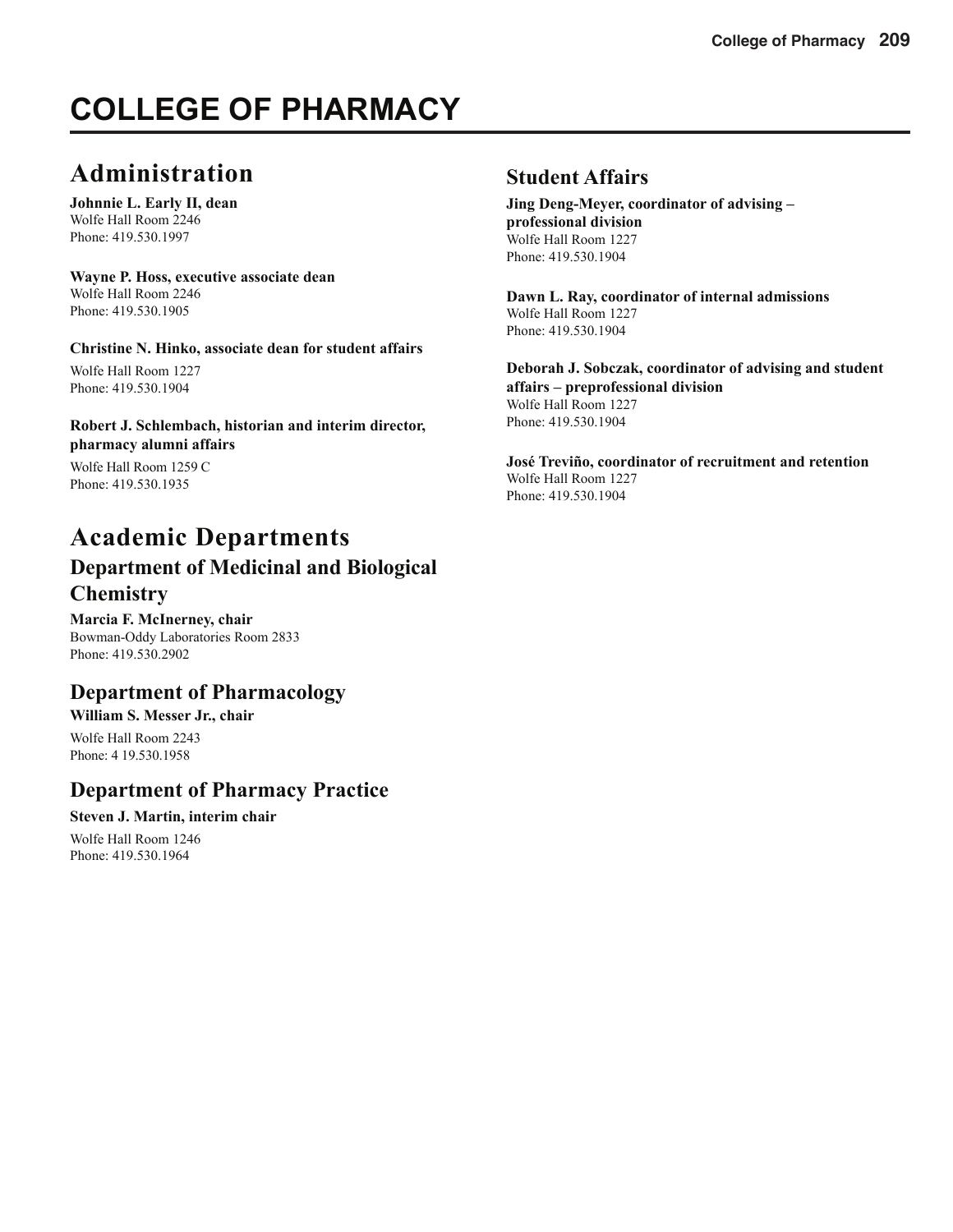# **COLLEGE OF PHARMACY**

# **Accreditation**

The College of Pharmacy holds membership in the American Association of Colleges of Pharmacy, is recognized as an institution in good standing by the Ohio State Board of Pharmacy, and is accredited by the Accreditation Council for Pharmacy Education (ACPE).

# **Programs in Pharmacy and the Pharmaceutical Sciences**

The College of Pharmacy prepares students for careers in the pharmaceutical sciences and the profession of pharmacy. Those who do not seek professional licensure may work in the medical, legal and biomedical professions. Those who enter the profession of pharmacy provide direct patient care services.

# **Doctor of Pharmacy – Pharmacy Licensure Program**

All students seeking a degree that will lead to pharmacy licensure will need to complete two years of course work in the preprofessional division of the College of Pharmacy. Following the completion of a core set of required courses, students will apply to the professional division during their second year. Admission to the professional division of the college (third year) is competitive.

The program of study leading to pharmacy licensure for entering freshmen is the entry-level doctor of pharmacy (Pharm.D.). Students who have already completed a bachelor of science in pharmacy degree may enroll in the post-baccalaureate Pharm.D. degree program in order to gain additional skills and knowledge in various therapeutic areas.

# **Pharmaceutical Sciences**

The College of Pharmacy offers a four-year bachelor of science in pharmaceutical sciences degree to prepare students for a variety of careers in the pharmaceutical and biotechnological industries. Students seeking the degree will need to complete two years of course work in the preprofessional division of the College of Pharmacy. Following the completion of a core set of required courses, students will apply to the professional division during their second year. Admission to the professional division of the college is competitive. The bachelor of science in pharmaceutical sciences degree will not prepare students for state board licensure, nor will it prepare students to practice pharmacy.

# **Pharmacy Graduate Degree Programs**

The College of Pharmacy offers several nonlicensure graduate degrees – the master of science in pharmaceutical sciences degree with program options in pharmacology/toxicology, industrial pharmacy and administrative pharmacy; the master of science in medicinal chemistry degree; and the doctor of philosophy in medicinal chemistry degree. Students should contact the College of Pharmacy for admission and curricular requirements.

A graduate certificate program is available to any qualifying student holding a B.S. degree in natural science who wishes to take graduate-

level courses in pharmacology and toxicology. Students completing this 15-semester-hour program will be awarded a certificate in pharmacology/toxicology.

# **Admission to the College**

# **New Students**

New students admitted to the College of Pharmacy will begin their studies in the preprofessional division. All undergraduate students in the College of Pharmacy will be considered preprofessional division students until admitted to the professional divisions of the Pharm.D. or bachelor of science in pharmaceutical sciences program. For the entry-level Pharm.D. and the four-year bachelor of science in pharmaceutical sciences programs, the College of Pharmacy limits student enrollment into the professional division (third year) in accordance with its facilities.

# **Contingent Admission**

A small group of academically exceptional high school graduates may be offered contingent admission to the professional division of the Pharm. D. or the bachelor of science in pharmaceutical sciences programs. Automatic admission to the third year of the curriculum will be contingent on successful completion of the first and second preprofessional years, while maintaining specific scholastic standards.

# **Transfer and Change-of-College Students**

In order for a student to transfer from other Ohio universities into any of the baccalaureate programs of the College of Pharmacy or change from another college within The University of Toledo to the College of Pharmacy, the student must have a higher education cumulative grade point average (GPA) of at least 2.7 (this is based on all letter grades attained at all institutions of higher learning and uses the point average scale of A equaling 4 points), be in good standing at the University, and be eligible to return. Evaluation of transcripts from other institutions is not done until a student is admitted to the College of Pharmacy. The student may be required to take placement tests in English, chemistry and/or algebra. A student who has attended another Ohio college of pharmacy must have a cumulative higher education GPA of 2.7, be in good standing at the university, and be eligible to return to the college of pharmacy previously attended. Transfer students who wish to apply to the professional division must have been enrolled in The University of Toledo College of Pharmacy and registered for 16 semester hours (a letter grade must be received in each course) prior to application to the professional division.

Students with course work from non-Ohio institutions will be evaluated on an individual basis. After a student is admitted, the student may be asked to supply nonreturnable college catalogs so that course equivalencies can be determined. The student also may be required to take placement tests in English, chemistry and/or algebra. All international transcripts submitted by transfer students must be evaluated by a College of Pharmacy-designated independent agency, at the applicant's expense, for letter grade equivalency. Transfer students are only admitted to the preprofessional division of the B.S. in pharmaceutical sciences or the Pharm. D. program. For a transfer student to be accepted into the second year of the program, all criteria and prerequisites for second-year class standing must be met. Second-year class standing begins only in the fall semester. Highly qualified students who will have earned bachelor degrees and will have met all prerequisites may be reviewed for admission directly to the professional division of the Pharm.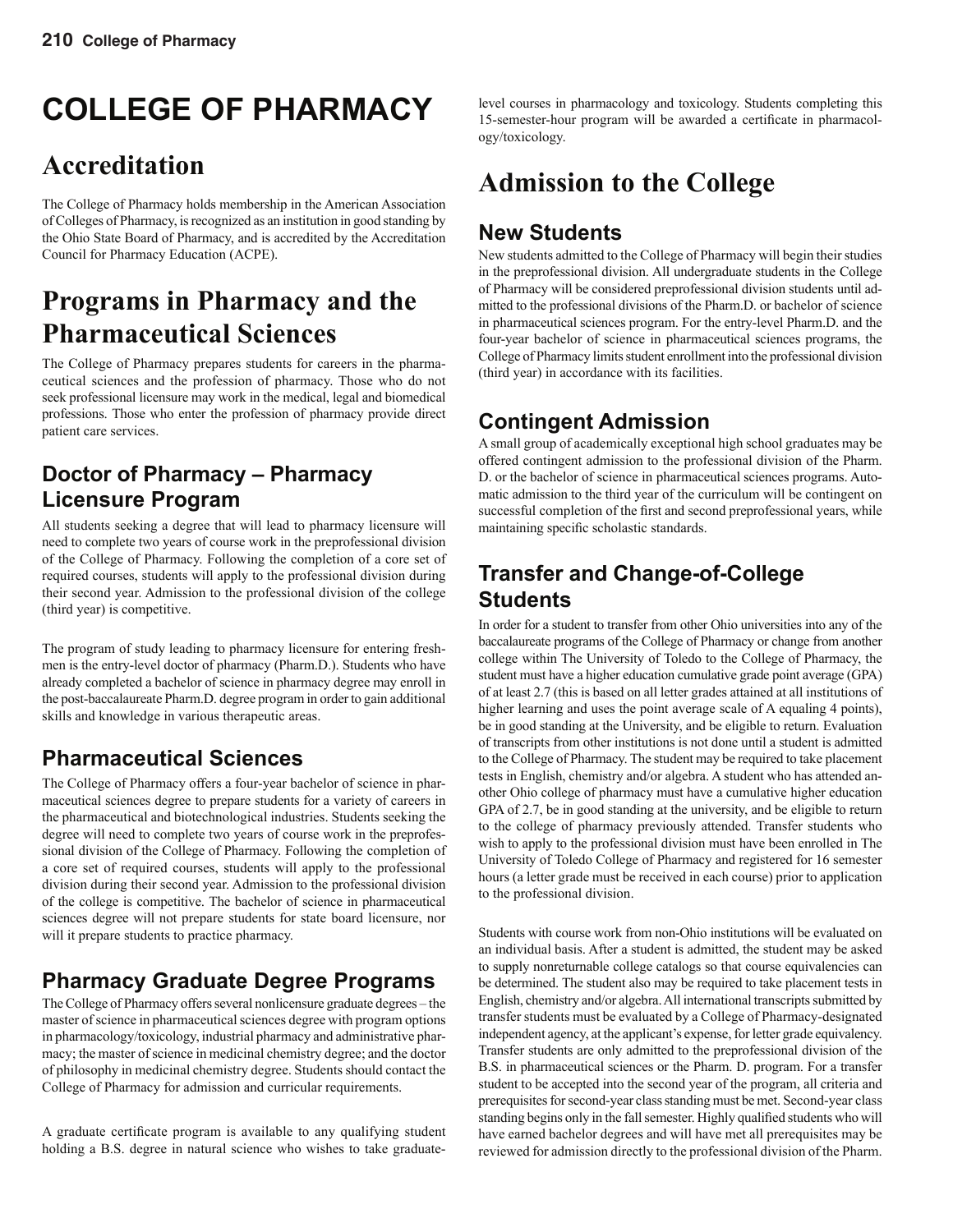D. program. Admission may be granted only on a space-available basis after all qualified internal candidates have been admitted.

# **General Criteria for Admission to the Professional Divisions of the Doctor of Pharmacy and the B.S. in Pharmaceutical Sciences**

Students are admitted to the professional divisions for the fall semester. The number of students who receive final acceptance into the professional divisions will be limited to the space available. Because the number of applicants usually exceeds the number of spaces available, students are admitted on the basis of the following general criteria.

# **Eligibility for Application**

To be eligible to apply for admission into the professional divisions, all applicants must complete the following or their equivalents:

BIOL 2150, 2160, 2170 and 2180

CHEM 1230, 1240, 1280, 1290, 2410 and 2460 MATH 1750 PHCL 2600 PHPR 2010 PHYS 1750 or 2070 A minimum of 44 earned semester hours A minimum 2.7 cumulative and science GPA Currently matriculated in The University of Toledo College of

Pharmacy

# **Application**

Applicants to the Pharm.D. program will provide the admissions committee with a personal essay to be written at a designated time, date and location as indicated on the College of Pharmacy internal admissions Web site. At the time of the writing of the personal essay, all application materials must be submitted. These include the following:

Signed confirmation form Pending grade change form (if applicable)

Two signed letters of recommendation

Note: The letters may be from professors, employers, clergy, close family friends and family health professionals (pharmacist, dentist and physician), or others. Letters from relatives or The University of Toledo College of Pharmacy faculty or staff are not acceptable.

Applicants to the bachelor of science in pharmaceutical sciences programs will submit the following by the deadline published on the College of Pharmacy Internal Admissions Web site:

Signed confirmation form Pending grade change form (if applicable)

There are no exceptions to the deadlines.

## **Final Admission**

In order to be finally admitted into the professional division, an applicant must have completed the following or their equivalents:

BIOL 2150, 2160, 2170 and 2180 CHEM 1230, 1240, 1280, 1290, 2410, 2420, 2460 and 2470

MATH 1750 and 1760 ECON 1200 PHCL 2600 and 2620 PHPR 2010 PHYS 1750 or 2070/2080 A minimum of 63 earned semester hours

Maintain a minimum 2.0 GPA (cumulative and semester) for the spring and, if applicable, summer semesters

If an applicant is accepted into the professional division, the acceptance will be provisional, pending the completion of the above requirements. All course prerequisites for the professional divisions must be completed two weeks before the first day of professional division classes in the fall semester for which the application is made. If the applicant fails to meet the deadline for the completion of prerequisite courses, he/she will lose provisional admission status and must apply again for admission to the professional divisions in a subsequent year. It is the student's responsibility to contact the coordinator of internal admissions in the Office of Student Affairs if he/she plans to complete requirements over the summer prior to the start of the third year. A preprofessional division student will not be allowed to fulfill requirements for the professional divisions by enrollment in organic chemistry and physics during the summer prior to the first professional division year.

# **Evaluation**

Each application will be evaluated on the basis of the applicant's:

Personal essay (for Pharm.D. applicants only) Personal interview at the discretion of the committee (for Pharm.D. applicants only) Cumulative GPA Science GPA in the following specified courses: CHEM 1230, 1240 and 2410 BIOL 2150 and 2170 MATH 1750 PHYS 1750 or 2070 PHCL 2600

The admissions committee will use the better grade for the first two of all attempts for any science course used in the calculation of the science GPA. This rule applies to all applicants, including transfer students. All transfer or quarter courses equivalent to these specified courses will be evaluated for their respective equivalent semester hours. All applicants must have a cumulative GPA based on a minimum of 16 semester hours at The University of Toledo (a letter grade must be received in each course). If a student has taken fewer than 30 quality hours at The University of Toledo, the higher education GPA will be used in the evaluation in place of the UT cumulative GPA, if the higher education GPA value is less than the UT cumulative GPA. If the higher education GPA is greater than the UT cumulative GPA, the latter will be used.

## **Transfer Students**

Specific criteria have been approved by the faculty of the College of Pharmacy for the application of transfer students or of change-of-college students to the professional divisions. These are outlined as follows:

a) Transfer students who wish to apply to the professional division must have been enrolled in The University of Toledo College of Pharmacy and registered for 16 hours (a letter grade must be received in each course) prior to application.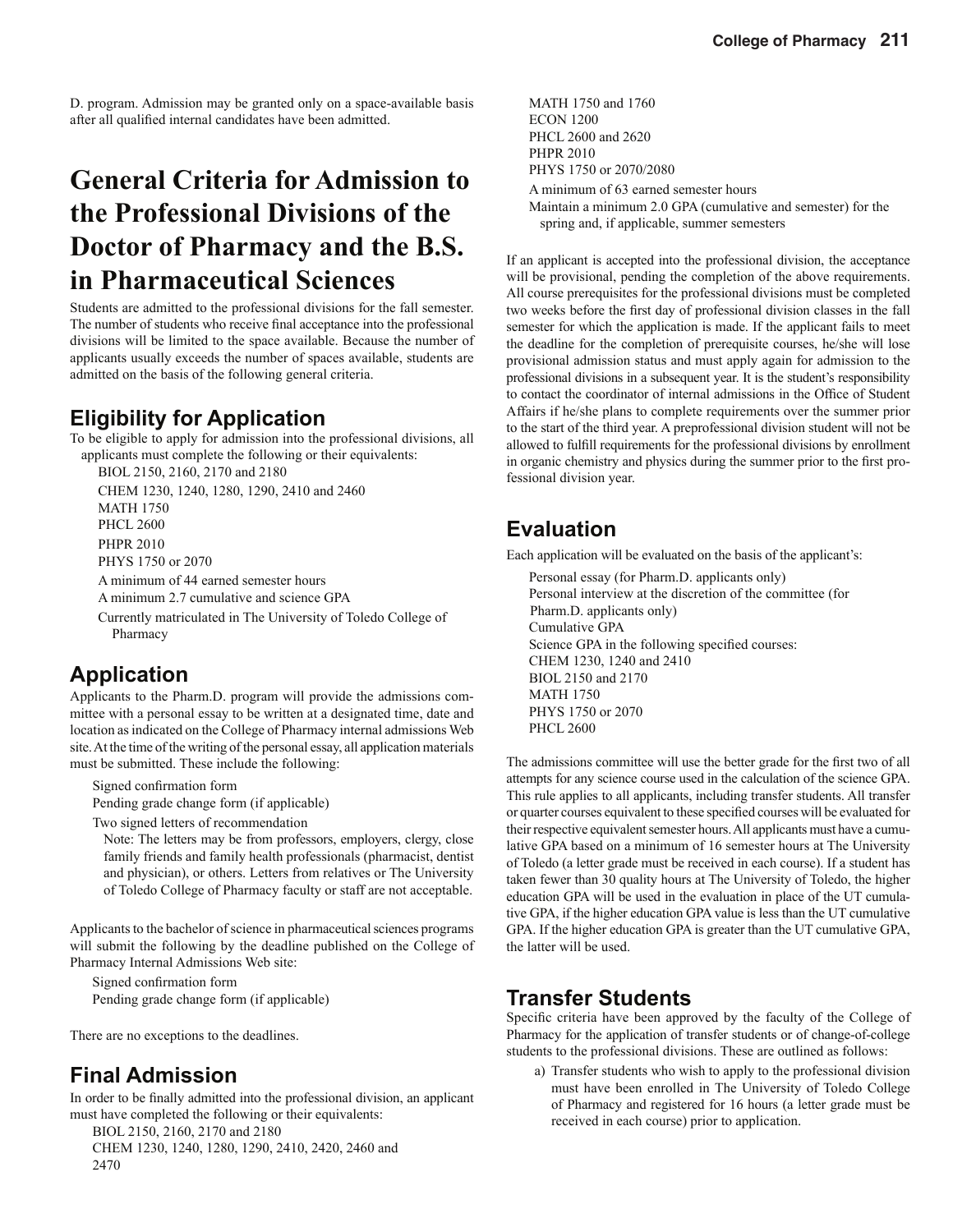## **212 College of Pharmacy**

- b) The general criteria for admission to the professional divisions will be applied to the transfer student in the same manner as for the continuing College of Pharmacy student; i.e., cumulative GPA, science GPA, essential courses or their equivalents through the fall semester of the second year, personal essay, personal interview (for Pharm.D. applicants), and an accumulation of at least 44 earned semester hours. The applicant's cumulative GPA from The University of Toledo or higher education GPA (as described previously), science GPA based on equivalent specified courses (UT or otherwise) as stated above, personal essay and personal interview (for Pharm.D. applicants) will be used in determining admission.
- c) The essential courses for final admission to the professional divisions consist of those listed previously. Equivalencies must be determined and appear on the student's transcript and/or in the student's degree audit prior to application. In general, a threequarter course sequence is necessary to fulfill a two-semester course sequence. See an adviser for further information.
- d) In surveying the essential courses, the admissions committee has observed that equivalency is almost automatic for courses in general chemistry, general biology, organic chemistry and physics. Difficulty in determining equivalency has occurred with Introduction to Patient Care, the mathematics sequence and the functional anatomy and pathophysiology sequence.
- e) The only pharmacy courses a preprofessional student is permitted to take through the College of Pharmacy are PHPR 1000 and  $2010$  and PHCL  $2220$ ,  $2600$  and  $2620$ , until final admission to the professional divisions is achieved.

# **College of Pharmacy Honors Program**

The College of Pharmacy offers an Honors Program for eligible students in all its undergraduate programs as part of the University-wide Honors Program. Highly qualified students entering the University in the College of Pharmacy will be considered for entry into honors courses and honors sections of major courses offered in the first two years. Decisions regarding entry of students into the University Honors Program will be made after evaluation of the honors application by the University Honors Program director and the College of Pharmacy honors advisers. Normally, entering students with an ACT composite score of 28 and above, coupled with a 3.75/4.00 high school GPA, will be considered for entry into honors courses. During the first two years of study, the College of Pharmacy offers courses that orient the student toward the profession of pharmacy and the pharmaceutical sciences and toward the moral and ethical responsibilities of pharmacists and pharmaceutical scientists. Many honors students take most of their honors course work (required and elective courses) during the first two years of the curriculum.

A variety of required and elective courses also are offered with honors sections in the professional divisions. A specific honors seminar course and an honors thesis option are offered to fulfill the requirements for graduation with honors. These courses also can fulfill requirements for electives. In addition to the overall college requirement, specific departmental requirements, on file in the respective department offices, must be met for graduation from the College of Pharmacy with honors.

The bachelor of science in pharmaceutical sciences with college honors is attainable by all students who complete at least 33 semester hours of honors course work with a grade of B or better and who have a minimum cumulative GPA of 3.3. In addition, at least five hours of the 33 must be taken within the honors thesis project and honors seminar. These courses are to be taken within the departments of medicinal and biological chemistry, pharmacology, or pharmacy practice. Graduation with departmental honors also is available to students who are not members of the University Honors Program, but who meet departmental honors requirements. These departmental honors requirements are a GPA of 3.2 or higher and completion of eight hours of honors course work in one department, including the honors thesis and seminar.

# **Academic Policies**

The College of Pharmacy adheres to all of The University of Toledo policies and procedures. Please refer to the General Section of this catalog for academic policies governing all students enrolled at the University. In any case in which University, college and/or departmental policies conflict, the most stringent policy applies, unless waived by the college. Students should consult with the college for a complete listing of all policies and procedures specifically related to the College of Pharmacy.

# **Attendance Requirements**

Students in a professional school, as responsible individuals, are expected to attend all class meetings. The maximum number of permissible absences in a course is at the discretion of the individual faculty member. The penalty for excessive absences will be determined by the faculty member in accordance with the University's Missed Class Policy.

# **Withdrawal, Grade Deletion and Audit Policy**

*Refer to the University General Academic Policies in the General Information section of this catalog for Drop, Withdrawal, Grade Deletion and Audit policies that apply to all students.*

# **Pass/No Credit (P/NC) Grade Option**

Refer to the University General Academic Polices in the General Section of this catalog for General Academic Policies that apply to all students. P/NC grading is not available for courses taught in the College of Pharmacy. In addition to courses for which P/NC grading is used exclusively, a student may elect P/NC grading for an additional seven credit hours, excluding course work in the natural sciences (biology, chemistry, physics and mathematics with the exception of developmental math). These seven P/NC hours are applicable only to courses in humanities/fine arts, multicultural studies and social sciences. Once the petition is filed, the request is irrevocable.

# **Personal Fitness**

The emotional and psychological stability of those practicing or preparing to practice pharmacy is considered to be very important for the proper performance of professional responsibility as a member of the health team. The faculty of the College of Pharmacy recognizes that, if a student exhibits behavior suggesting an emotional or psychological abnormality bearing a reasonable relation to that student's ability to function competently in health-care delivery systems, such behavior may present a hazard not only to the student, but also to patients. If any behavior pattern provides reason to believe that a student's psychological or emotional state may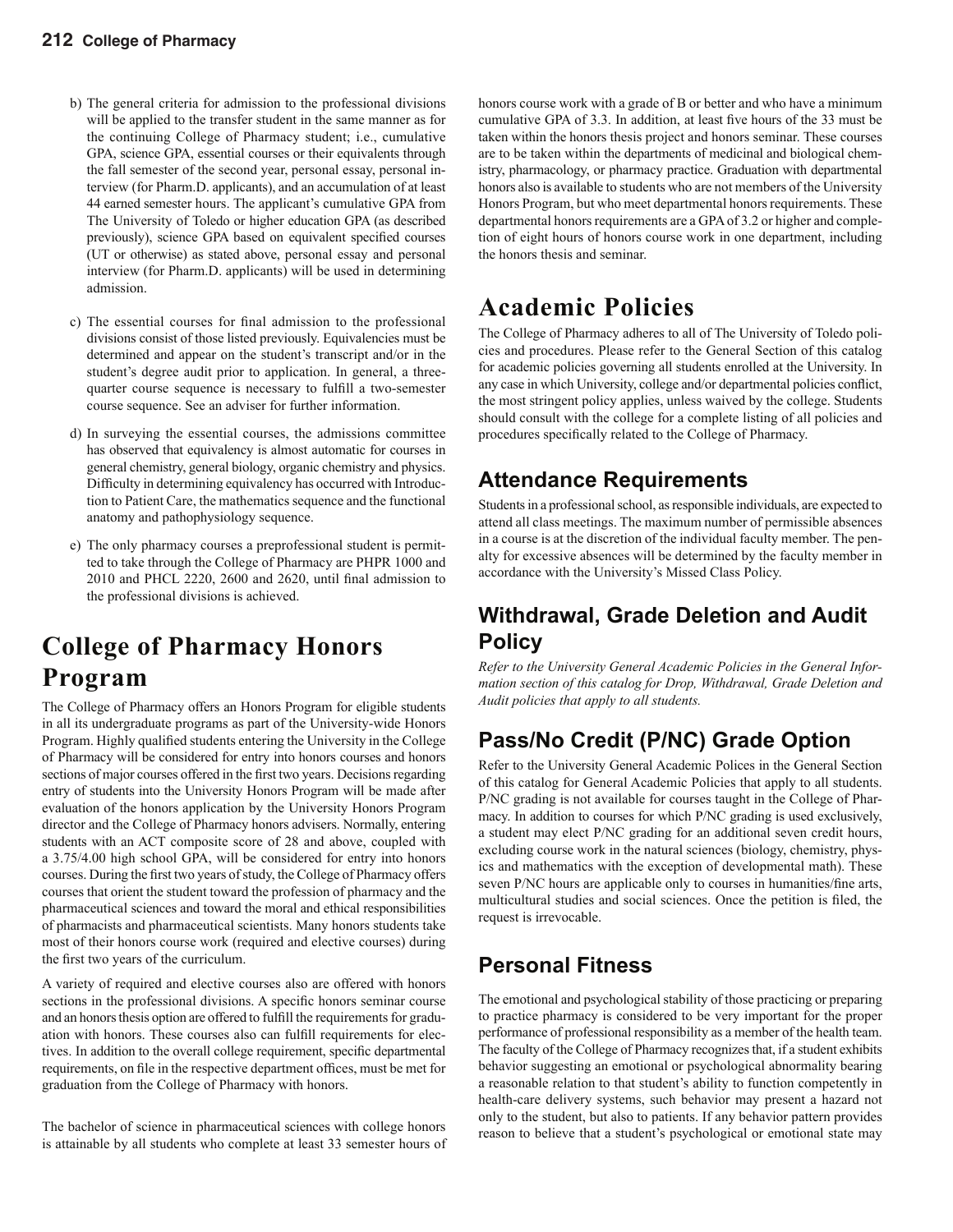have rendered that student incompetent or unsafe, the dean of the college shall meet with that student and attempt to resolve the situation by referral to the University Health Service, University Counseling Center and/or withdrawal from the pharmacy program.

## **Ethical Responsibility**

The most serious offense with which pharmacy students may become involved is the misuse of and/or dependence upon dangerous drugs. The College of Pharmacy views the admitted or proven personal abuse of such drugs, their transmittal or sale to other individuals, or the use of drug documents to illegally obtain controlled or legend drugs as unprofessional conduct, which may result in dismissal from the College of Pharmacy. In addition, boards of pharmacy may revoke the internship license and/or deny licensure for various drug offenses. Since an internship license is necessary for entrance into the experiential rotations in the required component of the College of Pharmacy curriculum, students without an internship license will be denied admission into these classes. Drug abuse in any form and/or misuse of drug documents must be avoided.

# **Academic Performance Standards**

Please refer to the General Section of this catalog for General Academic Policies governing all students enrolled at the University.

For students entering into the professional division of the B.S.P.S. Pharm. D. major program:

- a) Students must maintain a cumulative pharmacy core-curriculum GPA of 3.0. Beginning in the first year of the professional division, students whose semester or cumulative pharmacy core-curriculum (see below) GPA falls below 3.0 will be given an academic warning, and allowed one semester to restore their GPAs to a semester or cumulative pharmacy core-curriculum level of 3.0. A student with two or more consecutive semesters with a semester or cumulative pharmacy core-curriculum GPA of less than 3.0 will undergo a record review by the College of Pharmacy Academic Performance Committee that may result in dismissal from the Pharm.D. program.
- b) A grade below a C (2.0) in any pharmacy core-curriculum course is unsatisfactory and will not be considered a passing grade for the course in the Pharm.D. curriculum (i.e., courses for which grades of less than a C are earned must be repeated).
- c) Grade deletion for undergraduate courses will be allowed, in accordance with the policies of The University of Toledo.

For all undergraduate students in the preprofessional division and in the professional division of the bachelor of science in pharmaceutical sciences, pharmacology/toxicology, medicinal and biological chemistry, pharmaceutics, and pharmacy administration majors in the College of Pharmacy:

- a) Any student who fails to achieve a semester or cumulative GPA of 2.0 or greater at the end of any semester will automatically be placed on probation.
- b) Any student who fails to achieve a semester or cumulative GPA of 1.0 or greater at the end of any semester will automatically be placed on probation, will undergo a record review by the College of Pharmacy Academic Performance Committee, and may be suspended (see section on suspension below) from the University without a preliminary probationary semester.

c) Any student who fails to achieve a semester or cumulative GPA of 2.0 or greater for any two of three consecutive semesters in attendance will undergo a record review by the College of Pharmacy Academic Performance Committee, and may be suspended (see section on suspension below) from the University.

For students entering the post-B.S.P.S. portion of the Pharm. D. curriculum:

- a) Students must maintain a minimum GPA of 3.0. This GPA will be computed beginning from the first semester of the post-bachelor of science in pharmaceutical sciences course work and will include all graduate-level courses (see below). Students whose semester or cumulative pharmacy core-curriculum GPA falls below 3.0 will be given an academic warning and allowed one semester to restore their GPA to a semester or cumulative pharmacy core-curriculum level of 3.0. A student with two or more consecutive semesters with a semester or cumulative pharmacy core-curriculum GPA of less than 3.0 will undergo a record review by the College of Pharmacy Academic Performance Committee that may result in dismissal from the Pharm.D. program.
- b) A grade below a C (2.0) in any pharmacy core-curriculum course is unsatisfactory and will not be considered a passing grade for the course in the Pharm.D. curriculum (i.e., courses for which grades of less than a C are earned must be repeated).
- c) Grade deletion for graduate courses is not allowed by the University.

## **Suspension**

Suspension is made by the dean on advice from the College of Pharmacy Academic Performance Committee, which reviews the performance of all students periodically. Suspension is from the University. The period of suspension is at least one semester, exclusive of the summer terms. A student who is suspended must petition the dean for readmission, in writing (with a copy to the associate dean for student affairs), at least five weeks prior to the beginning of the semester to which the petition is directed. If the petition is accepted, the college will determine the conditions under which the student will be permitted to re-enroll. If a student is readmitted and does not perform satisfactorily, permanent dismissal from the College of Pharmacy may result. A student who is on academic or disciplinary probation or suspension will be required to relinquish the duties of any office in the College of Pharmacy organizations until the student is in "good academic standing," as defined below.

If a student is suspended, and therefore is ineligible to attend classes in a subsequent semester, that student must drop all of the courses for that semester.

# **Good Standing**

The College of Pharmacy defines "good academic standing" in the following manner:

- a) For all preprofessional students, and professional division students in the bachelor of science in pharmaceutical sciences program (pharmacology/toxicology, medicinal and biological chemistry, pharmaceutics and pharmacy administration majors): a minimum cumulative GPA of 2.0 and a minimum GPA of 2.0 for the semester.
- b) For all professional division students in the Pharm.D. program: a minimum cumulative pharmacy core-curriculum GPA of 3.0 and a minimum GPA of 3.0 for the semester.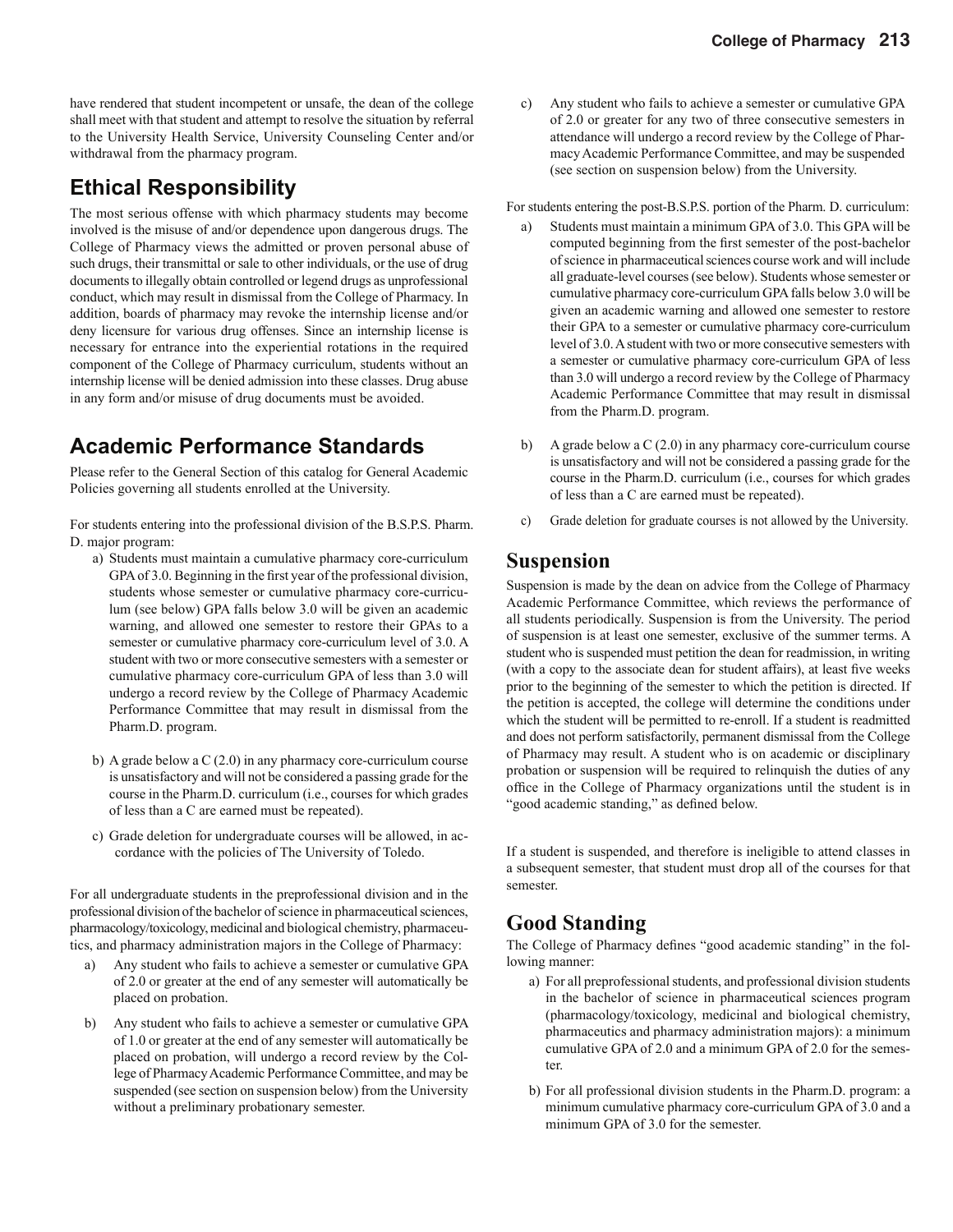## **Pharmacy Core-Curriculum**

Undergraduate core-curriculum courses taught in the College of Pharmacy

beginning in the first year of the professional division:

MBC 3310, 3320, 3550, 3560, 3800, 3850 and 4300 PHCL 3700, 3720, 4150, 4700 and 4720 PHPR 3010, 3070, 3080, 3510, 3940, 4400, 4410, 4420, 4430, 4440, 4450 and 4520

Post-B.S.P.S. core-curriculum courses taught in the College of Pharmacy beginning in the first year of the post- bachelor of science in pharmaceutical sciences portion of the program:

## PHCL 5140

PHPR 6160, 6210, 6230, 6240, 6250, 6370, 6380, 6420, 6430, 6440, 6490, 6510, 6550, 6610, 6940, 8260, 8390, 8470, 8480, 8500, 8620 and 8630

# **Experiential Performance Standards**

Any student who fails to pass a single clerkship rotation or is dismissed from a single clerkship rotation (for reasons other than an action detrimental to patient care and/or to the clinical service) will be placed on academic probation immediately upon completion or dismissal from the rotation. The student will continue on academic probation for the duration of his/her clerkship rotation experience.

Any student on probation who fails to pass a clerkship rotation or is dismissed from a clerkship rotation will be immediately removed from the clerkship program, receive a record review by the academic performance committee, and be subject to dismissal from the doctor of pharmacy program. All previously scheduled clerkship sites will become available for other clerkship students.

If the situation leading to the dismissal of a student from a clerkship rotation is related to an action that is detrimental to patient care and/or the clinical service, the student will be immediately removed from the clerkship program. The academic performance committee will review the situation, and the student may be subject to dismissal from the doctor of pharmacy program. All previously scheduled clerkship sites will become available for other clerkship students.

Actions that are subject to dismissal are outlined in the Experiential Dismissal Policy.

# **Experiential Dismissal Policy**

Pharmacy students may be dismissed from a clerkship site at any time during the rotation by the clerkship site and/or preceptor through the initiation of the dismissal procedure described below.

# **Actions Subject to Dismissal**

Following are circumstances or actions under which clerkship students may be dismissed using the dismissal procedure described below:

- \* Failure to adhere to clerkship site policy and/or procedure.
- \* Failure to adhere to UT clerkship program policy and/or procedure.
- \* Failure to meet a UT clerkship program requirement.
- \* Blatantly unacceptable or continuously unacceptable clerkship program performance.
- \* Mistreatment of UT and/or clerkship site employees.
- \* The performance of an action that is detrimental to the care of a patient.
- \* The performance of an action that is detrimental to the clinical service provided by the site and/or preceptor.

# **Dismissal Procedure**

When a circumstance or action that is determined to be grounds for dismissal occurs, the clerkship preceptor will inform the student and director of experiential programs of the situation. The situation will then be handled as follows:

- a) If the situation is related to failure to meet a requirement, failure to follow policy or procedure, improper behavior or inadequate clerkship performance, the student will be given a specific outline by the clerkship preceptor as to how his/her performance must improve and/or meet expectations within five class days. A copy of this outline will be sent to the director of experiential programs. If after five class days such performance has not been achieved, the student will be removed from the clerkship site and will receive either a grade of U or IN as determined by the director of experiential programs.
- b) If the situation is related to an action that is detrimental to patient care and/or to the clinical service, upon discussion of the situation between the clerkship preceptor and clinical coordinator, the student shall be subject to immediate removal from the clerkship site and shall receive a grade of U.

If a student has any question over the handling of his/her dismissal procedure by the director of experiential programs and/or preceptor, he/she should contact the chair of the department of pharmacy practice.

# **Student Grievances**

Student complaints specifically related to Accreditation Council for Pharmacy Education (ACPE) standards should be submitted on the appropriate form to the College of Pharmacy Office of Student Affairs (Wolfe Hall Room 1227) in care of the associate dean for student affairs. Forms and a copy of the ACPE standards are available in the Office of Student Affairs. Students can also find the ACPE standards at the following Web site: www. *acpe-accredit.org/standards/default.asp.*

Student issues or complaints regarding specific courses should be resolved via discussion with the course instructor. If further resolution is required, the departmental chair should be consulted. Refer to the Academic Grievance section in the General Section of this catalog for further information.

# **College Level Examination Program Credit (CLEP)**

The College of Pharmacy grants up to a maximum of 30 semester CLEP credits. Credits earned in the natural sciences and mathematics section of the CLEP examination will count toward the degree as free electives, but do not replace the requirement for any specific course in biology, chemistry, physics or mathematics. Credits earned in the humanities and social sciences examination will count only toward meeting the additional humanities and social science requirements.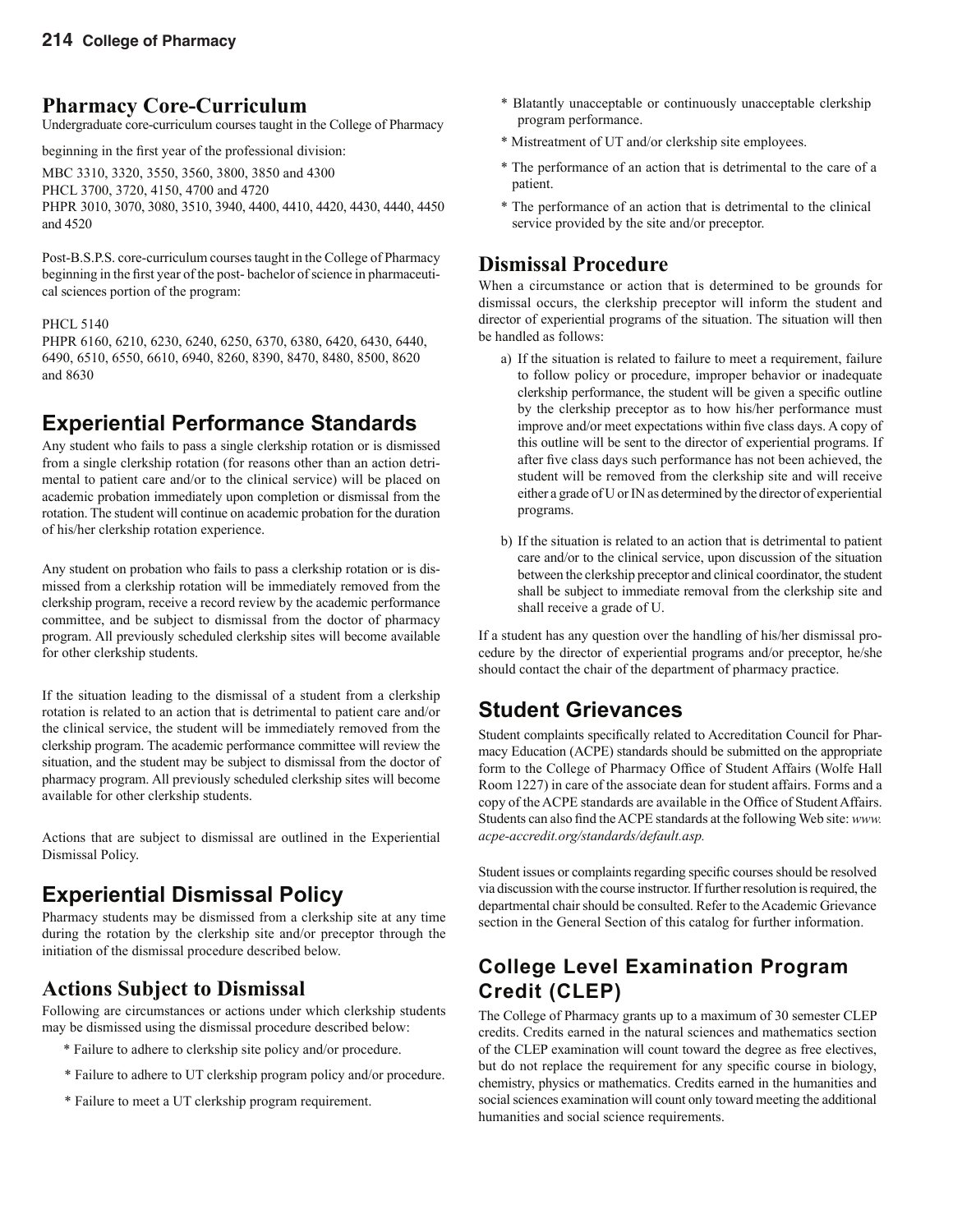## **Credit by Exam**

*Refer to the General Section of this catalog for Credit by Exam policies that apply to all students.*

# **Criteria for Class Standing in the College of Pharmacy**

#### **Year Criteria**

First Earned less than 30 semester hours.

- Second Earned at least 30 semester hours, have a higher education GPA (as previously defined) of  $2.5$  or greater (based on the point average scale of A equaling 4.0) and enrolled for or completed organic chemistry, physics and functional anatomy and pathophysiology.
- Third Earned at least 63 semester hours and officially accepted into the professional division.

Note: The student is responsible for the correct selection of the program of study each semester and for the fulfillment of the requirements given here. Although advisers will assist wherever possible, the final responsibility rests with the student. The College of Pharmacy reserves the right to change its policies and procedures at any time. These changes will be binding on the date they are approved by faculty action. Courses taken at other colleges of pharmacy will not substitute for professional division courses. The only pharmacy courses a preprofessional student is permitted to take through the College of Pharmacy are PHPR 1000 and 2010, and PHCL 2220, 2600 and 2620. Only students admitted to the professional division will be allowed to take 3000- or 4000-level courses in the college.

# **Degree Requirements**

The curriculum as outlined in the current catalog is subject to modifications with immediate implementation to keep pace with changing trends in phamaceutical education and in accordance with accreditation standards.

## **Bachelor of Science in Pharmaceutical Sciences Degree Requirements**

In response to the increasing demand for scientists, researchers, administrators, and professional sales representatives in the pharmaceutical fields, The University of Toledo College of Pharmacy offers the bachelor of science in pharmaceutical sciences degree program as one of the first in Ohio and one of the few in the nation. The bachelor of science in pharmaceutical sciences degree is a four-year baccalaureate program. Pharmaceutical sciences represent the collective basic sciences that underlie pharmacy. There are four majors under this degree program – medicinal and biological chemistry, pharmacology/toxicology, pharmaceutics and pharmacy administration.

This degree program is designed for students who wish to pursue careers related to the pharmaceutical industry, pharmaceutical science and research, pharmaceutical administration and sales, the biomedical industry, forensic science, as well as health-care administration. It also prepares students to pursue medical school, law school or graduate studies. The degree that prepares students for professional practice and licensure is the doctor of pharmacy (Pharm.D.) degree.

## **General Program Requirements**

A total of 132 semester hours are required for graduation with all the bachelor of science in pharmaceutical sciences non-Pharm.D. majors.

## **Preprofessional Division Requirements**

In the preprofessional division, the first two years of the bachelor of science in pharmaceutical sciences program, students will be broadly trained in the arts, humanities and social sciences – although the natural sciences will receive emphasis. The curriculum of the preprofessional division of the College of Pharmacy is the same for the Pharm.D. and the bachelor of science in pharmaceutical sciences degrees.

## **First Year**

*First Semester*

| BIOL      | 2150            |  |
|-----------|-----------------|--|
| BIOL      | 2160            |  |
| CHEM      | 1230            |  |
| CHEM      | 1280            |  |
| MATH 1750 |                 |  |
|           |                 |  |
|           |                 |  |
|           | Sacond Samastar |  |

#### *Second Semester*

| BIOL      | 2170 |                                                 |  |
|-----------|------|-------------------------------------------------|--|
| BIOL      | 2180 |                                                 |  |
| CHEM 1240 |      |                                                 |  |
| CHEM 1290 |      |                                                 |  |
|           |      |                                                 |  |
|           |      |                                                 |  |
|           |      | UT Core Requirement (ENGL 1130 or equivalent)*3 |  |

### **Second Year**

#### *First Semester*

| CHEM        | 2410 |  |
|-------------|------|--|
| <b>CHEM</b> | 2460 |  |
| PHCL        | 2600 |  |
| PHPR        | 2010 |  |
| PHYS        | 1750 |  |
|             |      |  |

#### *Second Semester*

| CHEM | 2420 |  |
|------|------|--|
| CHEM | 2470 |  |
| PHCL |      |  |
|      |      |  |
|      |      |  |
|      |      |  |
|      |      |  |

\* Suggested sequence

\*\* Select a course that will simultaneously fulfill a UT multicultural studies Core Curriculum requirement.

## **Bachelor of Science in Pharmaceutical SciencesProfessional Division Requirements**

In the professional division of the bachelor of science in pharmaceutical sciences degree program, the last two years of the program, advanced courses of study and practicum in each major lead to a unique concentration in the pharmaceutical fields. Admission requirements are listed under General Criteria for Admission to the professional divisions.

## **Medicinal and Biological Chemistry Major**

Medicinal and biological chemistry is an interdisciplinary science. This major focuses on synthetic organic chemistry, biochemistry, molecular biology, biotechnology, pharmacology and pharmaceutical chemistry underlying the design, synthesis and development of drugs.

*Career Opportunities:* Professional chemists are in demand in industry, education, business, research organizations and the public sector. Students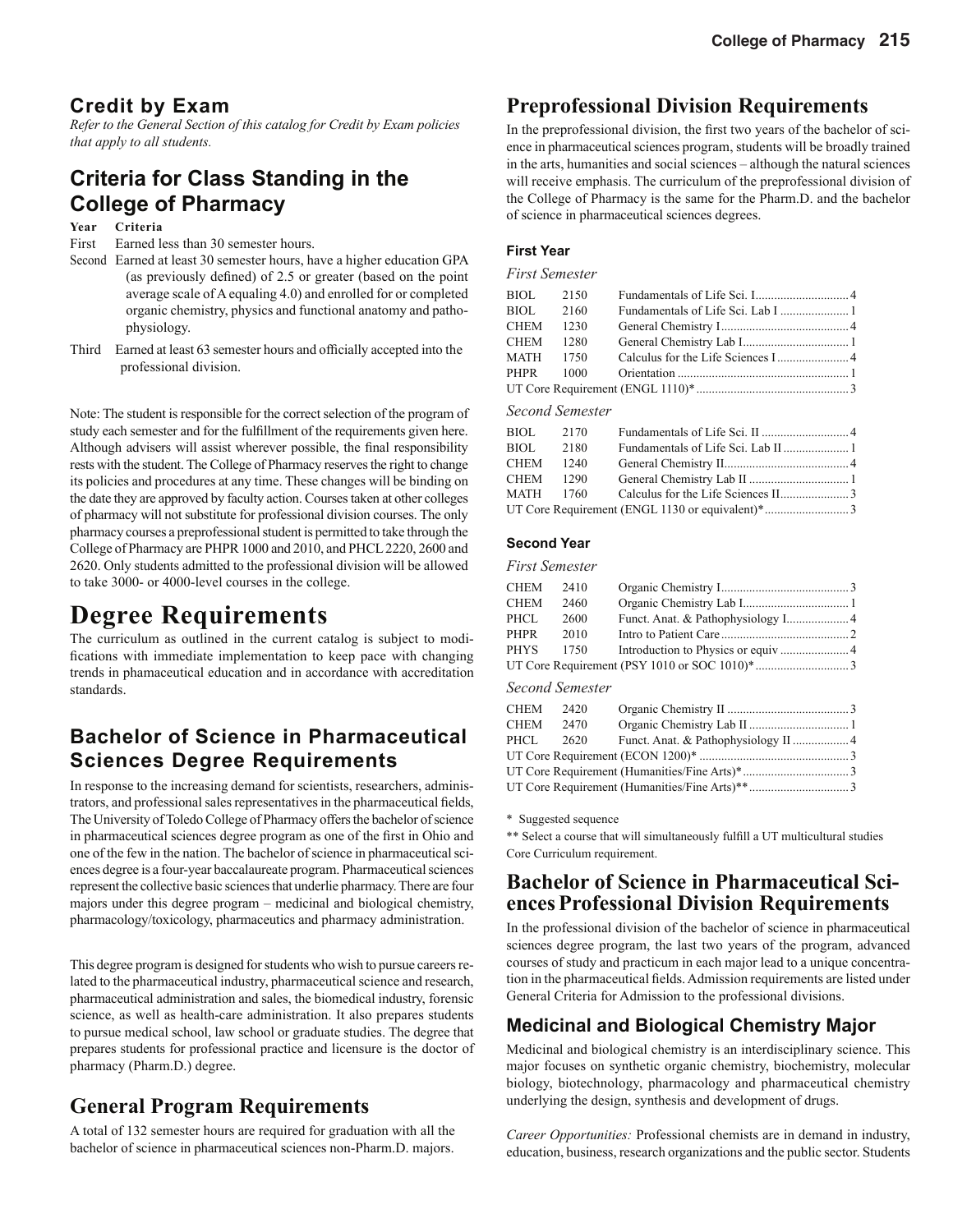## **216 College of Pharmacy**

graduating from this major will be ideal for a variety of careers, such as drug analysts, research chemists, technical writers, sales representatives, biochemistry technical officers and forensic scientists. Employers include large and small pharmaceutical companies, biotechnology companies, hospital laboratories, government laboratories and the chemical industry. The broad base on which the major is structured does not limit employment to pharmaceutical or biotechnology options and allows students to compete for positions requiring a knowledge of chemistry, such as in the petrochemical industry, wine industry, polymer industry, paint industry, etc. Graduates also are able to move on to graduate programs in the field, medical school or other professional schools.

## **Medicinal and Biological Chemistry Professional Division Curriculum**

## **Third Year**

#### *First Semester*

| <b>MBC</b>  | 3310                   |                                                                   |
|-------------|------------------------|-------------------------------------------------------------------|
| <b>MBC</b>  | 3550                   |                                                                   |
| or          |                        |                                                                   |
| <b>CHEM</b> | 3510                   |                                                                   |
| PHCL        | 3700                   |                                                                   |
|             |                        |                                                                   |
|             |                        |                                                                   |
|             |                        |                                                                   |
|             | <b>Second Semester</b> |                                                                   |
| MBC         | 3320                   |                                                                   |
| MBC .       | 3560                   |                                                                   |
| $\alpha$ r  |                        |                                                                   |
| <b>CHEM</b> | 3520                   |                                                                   |
| PHCL        | 3720                   |                                                                   |
|             |                        |                                                                   |
|             |                        | Major Elective (Recommend MBC 3880 or CHEM 3720) <sup>1</sup> 2-3 |

### **Fourth Year**

### *First Semester*

| MBC        | 4710 |                                                                      |  |
|------------|------|----------------------------------------------------------------------|--|
| <b>MBC</b> | 4720 |                                                                      |  |
|            |      | Major Elective (Recommend MBC 4880, or 4850, or 4870) <sup>1</sup> 3 |  |
|            |      |                                                                      |  |
|            |      |                                                                      |  |
|            |      |                                                                      |  |
|            |      |                                                                      |  |

UT Core Requirement (Multicultural Studies)\* .................................. 3

*Second Semester*

| <b>MBC</b><br>4780 |  |
|--------------------|--|
|--------------------|--|

1 Electives to be chosen with faculty adviser from the MBC electives list.

<sup>2</sup> Practicum can, as an alternative, be taken in the summer before the fourth year, allowing the student to graduate a semester earlier. If the practicum is taken in the fall of the fourth year, the listed courses will be taken in the spring. The practicum sites require students to have an average GPA of 3.0 in all chemistry courses (CHEM and MBC).

\*Suggested sequence

## **MBC Electives**

A total of 25 hours of course work must be selected from the list of elective courses below.

| BIOL        | 3010 |                                                  |  |
|-------------|------|--------------------------------------------------|--|
| BIOL        | 3020 |                                                  |  |
| BIOL        | 3030 |                                                  |  |
| BIOL        | 3040 |                                                  |  |
| BIOL        | 4010 |                                                  |  |
| BIOL        | 4030 |                                                  |  |
| BIOL        | 4050 |                                                  |  |
| BIOL        | 4110 |                                                  |  |
| BIOL        | 4330 |                                                  |  |
| CHEM        | 3310 |                                                  |  |
| CHEM        | 3360 |                                                  |  |
| CHEM        | 3610 |                                                  |  |
| CHEM        | 3710 | Physical Chemistry for the Biosciences I  3      |  |
| <b>CHEM</b> | 3720 | Physical Chemistry for the Biosciences II3       |  |
| CHEM        | 3730 |                                                  |  |
| CHEM        | 3740 |                                                  |  |
| CHEM        | 3860 |                                                  |  |
| CHEM        | 3870 |                                                  |  |
| CHEM        | 4300 |                                                  |  |
| CHEM        | 4620 |                                                  |  |
| <b>CHEM</b> | 4880 |                                                  |  |
| CHEM        | 4980 |                                                  |  |
| MBC         | 3800 |                                                  |  |
| МВС         | 3880 | Medicinal & Biological Chem Lab1-4               |  |
| МВС         | 4300 | Chemotherapy and Immunotherapy3                  |  |
| МВС         | 4420 |                                                  |  |
| МВС         | 4430 |                                                  |  |
| МВС         | 4450 |                                                  |  |
| МВС         | 4470 |                                                  |  |
| МВС         | 4480 | Chemical Defense Mechanisms in Plants2           |  |
| МВС         | 4710 |                                                  |  |
| МВС         | 4720 |                                                  |  |
| MBC         | 4760 |                                                  |  |
| МВС         | 4770 | Molecular Modeling in Drug Design3               |  |
| МВС         | 4800 | Quantitative Structure Activity Relationships .2 |  |
| МВС         | 4850 | Adv Immunology & Tissue Culture Lab 1-10         |  |
| МВС         | 4870 | Biomedicinal Chem Lab 1-10                       |  |
| МВС         | 4880 |                                                  |  |
| MBC         | 4900 | Hnrs Seminar in Medic/Bio Chem1-3                |  |
| МВС         | 4910 |                                                  |  |
| МВС         | 4950 | Research in Medicinal Chemistry6-8               |  |
| МВС         | 4950 | Research in Medicinal Chemistry - Honors .6-8    |  |
| MBC         | 4960 | Hnrs Thesis in Medicinal Chem2-5                 |  |
| МВС         | 4980 | Special Topics in Drug Design1-4                 |  |
| PHCL        | 4140 | Interpretation of Pharmaceutical Data  3         |  |
| PHCL        | 4150 | Biopharmaceutics/Pharmacokinetics  4             |  |
| PHCL        | 4700 |                                                  |  |
| PHCL        | 4720 |                                                  |  |
| PHCL        | 4730 |                                                  |  |
| PHCL        | 4750 |                                                  |  |
| PHCL        | 4760 |                                                  |  |
| PHCL        | 4770 |                                                  |  |
| PHCL        | 4800 |                                                  |  |
| PHCL        | 4850 |                                                  |  |
|             |      |                                                  |  |

## **Pharmaceutics Major**

Pharmaceutics is a multidisciplinary applied science that studies the physical and chemical attributes of drugs. It places a strong emphasis on the design and evaluation of drug delivery systems and dosage forms and also on the understanding and control of the factors influencing clinical response to drug therapy.

*Career Opportunities:* The breadth and depth of the program prepare students for a wide range of career opportunities. Graduates can work as drug analysts, manufacturing/production technologists, quality control inspectors, technical writers, sales representatives and research associates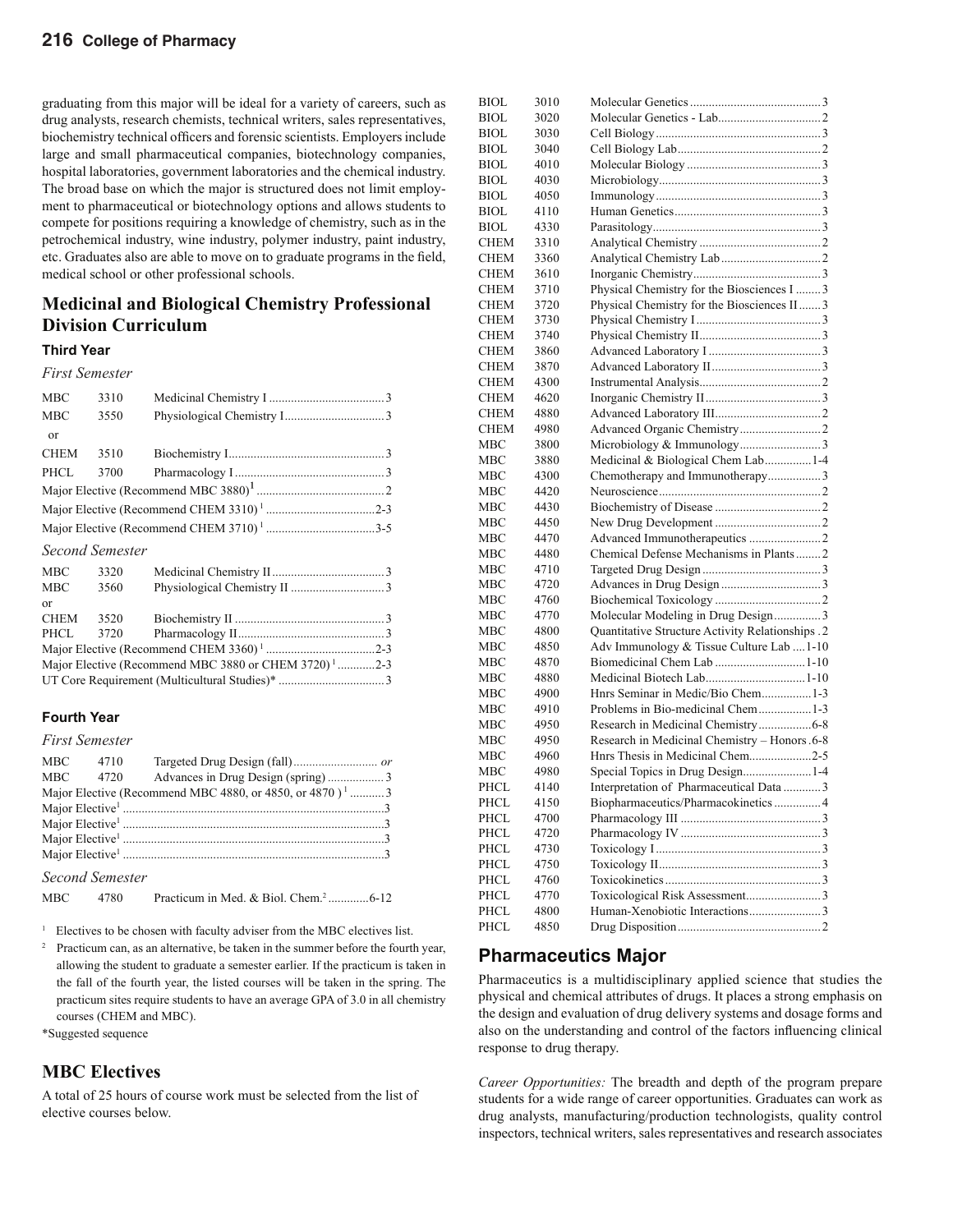in the pharmaceutical industry, cosmetic industry, hospitals and university settings. Graduates also can move on to graduate studies in the field, medical school or other professional school.

## **Pharmaceutics Professional Division Curriculum**

## **Third Year**

*First Semester*

| <b>MBC</b>  | 3310 |  |
|-------------|------|--|
| <b>MBC</b>  | 3550 |  |
| PHCL        | 3700 |  |
| <b>PHPR</b> | 3010 |  |
| PHPR        | 3070 |  |

*Second Semester*

| <b>MBC</b> | 3320 |  |
|------------|------|--|
| <b>MBC</b> | 3560 |  |
| <b>MBC</b> | 3800 |  |
| PHCL       | 3720 |  |
| PHPR       | 3080 |  |
|            |      |  |

*Summer between Third and Fourth Year*

PHPR 4880 Practicum in Pharmaceutics ...............…….6-12

### **Fourth Year**

*First Semester*

| CHEM 3310 |      |                                        |  |
|-----------|------|----------------------------------------|--|
| PHCL      | 4150 | Biopharmaceutics & Pharmacokinetics  4 |  |
|           |      |                                        |  |
|           |      |                                        |  |
|           |      |                                        |  |

### *Second Semester*

| <b>BIOL</b> | 3030 |  |
|-------------|------|--|
| BIOL        | 3040 |  |
| CHEM        | 3360 |  |
| PHCL 4720   |      |  |
|             |      |  |

<sup>1</sup> To be chosen from the pharmaceutics electives list below.

2 To be chosen from the general electives list below.

\* Suggested sequence

## **PHAR Electives**

## **Pharmaceutics Electives (at least 2 hours)**

|             |      | $\frac{1}{2}$ narmaccunos Electrics (at Icast 2 nours) |  |
|-------------|------|--------------------------------------------------------|--|
| <b>PHPR</b> | 4010 |                                                        |  |
| <b>PHPR</b> | 4250 |                                                        |  |
| <b>PHPR</b> | 4680 |                                                        |  |
| <b>PHPR</b> | 4690 |                                                        |  |
| <b>PHPR</b> | 4710 | Selected Topics in Pharm. Tech.* 2                     |  |
| <b>PHPR</b> | 4720 |                                                        |  |
| <b>PHPR</b> | 4900 |                                                        |  |
| <b>PHPR</b> | 4910 | Pharmacy Practice Problems1-3                          |  |
| <b>PHPR</b> | 4960 |                                                        |  |
|             |      | General Electives (at least 2 hours)                   |  |
| BIOL        | 3010 |                                                        |  |
| <b>BIOL</b> | 3020 |                                                        |  |
| <b>BIOL</b> | 4110 |                                                        |  |
| BIOL        | 4330 |                                                        |  |
| <b>CHEM</b> | 3710 | Physical Chemistry for Bioscience I3                   |  |
| <b>CHEM</b> | 3720 | Physical Chemistry for Bioscience II 3                 |  |
| <b>CHEM</b> | 3730 |                                                        |  |
| <b>CHEM</b> | 3740 |                                                        |  |
| <b>CHEM</b> | 4300 |                                                        |  |

| <b>CHEM</b> | 4880 |                                         |  |
|-------------|------|-----------------------------------------|--|
| ECON        | 4750 |                                         |  |
| MBC         | 4390 |                                         |  |
| MBC         | 4450 |                                         |  |
| PHCL        | 4140 | Interpretation of Pharmaceutical Data 3 |  |
| PHCL        | 4850 |                                         |  |
|             |      |                                         |  |

\*Taught every other year for those undergraduates not planning to apply to UT's industrial pharmacy graduate program.

## **Pharmacology/Toxicology Major**

Pharmacology and toxicology are biomedical sciences that study how to develop safe, effective drugs and prevent the harmful effects of chemicals. Pharmacology focuses on the way drugs interact with various living systems, including the properties, effects and mechanisms of drug action. Toxicology focuses on the interaction of toxic compounds in the body, including exposure assessment, dose response assessment and hazard identification.

*Career Opportunities:* This major prepares students to work as pharmacologists and toxicologists in the biomedical industry, pharmaceutical industry, nutritional industries, environmental conservation and pollution control, scientific civil service, governmental agencies, forensic sciences and research institutes. Graduates can also work as sales representatives or move on to graduate studies in the field, medicine, veterinary medicine and in most biomedical fields.

## **Pharmacology/Toxicology Professional Division Curriculum**

## **Third Year**

*First Semester*

| MBC  | 3310 |                                                                 |  |
|------|------|-----------------------------------------------------------------|--|
| MBC  | 3550 |                                                                 |  |
| PHCL | 3700 |                                                                 |  |
|      |      |                                                                 |  |
|      |      | Major Electives (Recommend BIOL 3010 $&$ 3020) <sup>1</sup> 5-6 |  |

#### *Second Semester*

## **Fourth Year**

#### *First Semester*

| MBC                         | 4710 |                                    |  |
|-----------------------------|------|------------------------------------|--|
| <b>MBC</b>                  | 4720 | Advances in Drug Design (spring) 3 |  |
| PHCL                        | 4700 |                                    |  |
| Major Elective <sup>1</sup> |      |                                    |  |
| Major Elective <sup>1</sup> |      |                                    |  |
| Major Elective <sup>1</sup> |      |                                    |  |
| Major Elective <sup>1</sup> |      |                                    |  |
|                             |      |                                    |  |

*Second Semester*

```
PHCL 4780 Practicum in Pharmacology/Toxicology<sup>3</sup>....6-12
```
1 To be chosen with faculty adviser from the PTOX electives list.

2 Required for practicum and only offered in spring.

3 If the practicum is completed in the summer before the fourth year, the student

can graduate a semester earlier.

\* Suggested sequence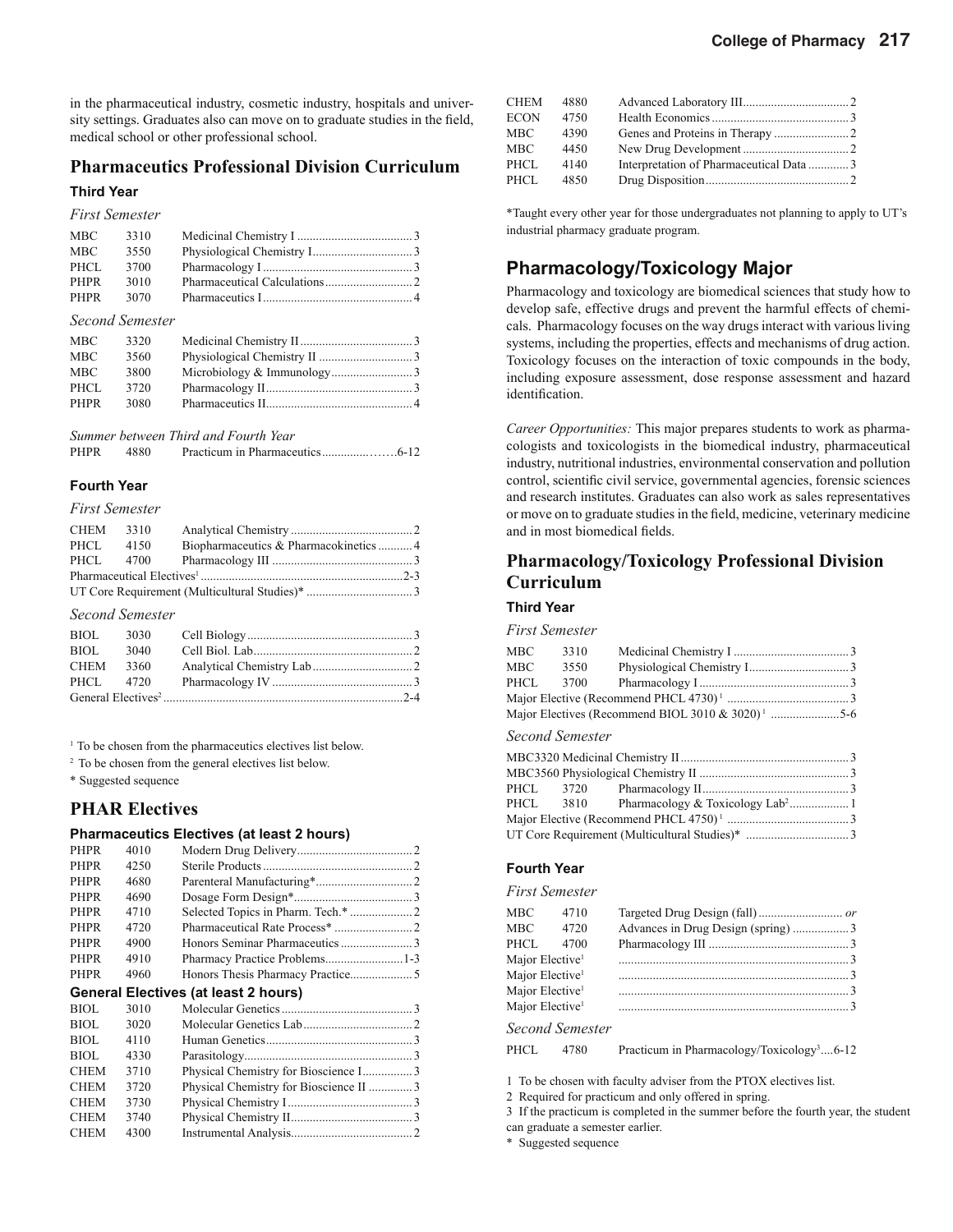## **PTOX Electives**

**A total of 24 hours of course work must be selected from the list of elective courses below.**

| <b>BIOL</b> | 3010 |                                                 |  |
|-------------|------|-------------------------------------------------|--|
| <b>BIOL</b> | 3020 |                                                 |  |
| BIOL.       | 3030 |                                                 |  |
| <b>BIOL</b> | 3040 |                                                 |  |
| BIOL        | 4010 |                                                 |  |
| <b>BIOL</b> | 4030 |                                                 |  |
| <b>BIOL</b> | 4050 |                                                 |  |
| BIOL        | 4110 |                                                 |  |
| <b>BIOL</b> | 4330 |                                                 |  |
| <b>CHEM</b> | 3310 |                                                 |  |
| <b>CHEM</b> | 3360 |                                                 |  |
| <b>CHEM</b> | 3710 | Physical Chemistry for the Biosciences I 3      |  |
| <b>CHEM</b> | 3720 | Physical Chemistry for the Biosciences II3      |  |
| <b>CHEM</b> | 3730 |                                                 |  |
| <b>CHEM</b> | 3740 |                                                 |  |
| <b>CHEM</b> | 4300 |                                                 |  |
| <b>CHEM</b> | 4880 |                                                 |  |
| MATH        | 2600 |                                                 |  |
| MBC         | 3800 |                                                 |  |
| MBC         | 4300 | Chemotherapy and Immunotherapy3                 |  |
| MBC         | 4340 |                                                 |  |
| MBC         | 4410 |                                                 |  |
| MBC         | 4420 |                                                 |  |
| <b>MBC</b>  | 4430 |                                                 |  |
| MBC         | 4450 |                                                 |  |
| MBC         | 4470 |                                                 |  |
| <b>MBC</b>  | 4480 | Chemical Defense Mechanisms in Plants2          |  |
| <b>MBC</b>  | 4710 |                                                 |  |
| MBC         | 4720 |                                                 |  |
| MBC         | 4760 |                                                 |  |
| <b>MBC</b>  | 4770 | Molecular Modeling in Drug Design3              |  |
| MBC         | 4800 | Quantitative Structure Activity Relationships 2 |  |
| <b>MBC</b>  | 4880 |                                                 |  |
| MBC         | 4980 |                                                 |  |
| PHCL        | 4140 | Interpretation of Pharmaceutical Data 3         |  |
| PHCL        | 4150 | Biopharmaceutics/Pharmacokinetics 4             |  |
| PHCL        | 4300 |                                                 |  |
| PHCL        | 4630 |                                                 |  |
| <b>PHCL</b> | 4710 | Pharmacology - Toxicology Seminar3              |  |
| PHCL        | 4720 |                                                 |  |
| PHCL        | 4730 |                                                 |  |
| PHCL        | 4750 |                                                 |  |
| PHCL        | 4760 |                                                 |  |
| PHCL        | 4770 |                                                 |  |
| <b>PHCL</b> | 4800 |                                                 |  |
| PHCL        | 4850 |                                                 |  |
| PHCL        | 4900 | Hnrs Seminar Pharmacology/Toxicology3           |  |
| <b>PHCL</b> | 4910 |                                                 |  |
| PHCL        | 4960 | Honors Thesis Pharmacology/Toxicology5          |  |
|             |      |                                                 |  |

## **Pharmacy Administration Major**

Pharmacy administration focuses on the corporate and managerial aspects of the pharmacy profession. Students earn a minor in business administration, or professional sales, or both in addition to the bachelor of science in pharmaceutical sciences degree. The business minor options under this major are as follows: business administration, professional sales, business administration and professional sales, business administration and M.B.A. track, and professional sales/business administration and M.B.A. track. With one year of additional graduate study, students in the two M.B.A. track options could receive a master of business administration degree.

*Career Opportunities:* Pharmaceutical sales is one of the fastest growing careers in the country. The pharmacy administration major prepares students for careers in pharmaceutical sales, and management positions in the pharmaceutical industry, corporate and retail pharmacy offices, pharmacy education, government agencies and health care administration. Students are encouraged to pursue graduate studies in business or pharmacy administration.

## **Pharmacy Administration Major Professional Division Curriculum:**

There are five options for this major.

## **Business Administration Minor Option**

## **Third Year**

#### *First Semester*

| <b>ECON</b> | 1150            |  |
|-------------|-----------------|--|
| <b>MBC</b>  | 3310            |  |
| <b>MBC</b>  | 3550            |  |
| PHCL        | 3700            |  |
|             |                 |  |
|             | Second Semester |  |
| <b>BUAD</b> |                 |  |
| <b>BUAD</b> | 3010            |  |
| <b>MBC</b>  | 3320            |  |
| <b>MBC</b>  | 3560            |  |
| PHCL        | 3720            |  |

*Summer Between Third and Fourth Years*

| PHPR | 4780 |  |  |  |
|------|------|--|--|--|
|------|------|--|--|--|

### **Fourth Year**

*First Semester*

| BUAD | 3030                              |  |
|------|-----------------------------------|--|
| BUAD | 3040                              |  |
|      | PHCL          4700                |  |
|      | $S_{\text{non}}$ $J_{\text{non}}$ |  |

#### *Second Semester*

<sup>1</sup> This requirement will be waived with a passing score on the microcomputer placement test, which is available at *www.business.utoledo.edu.*

<sup>2</sup>A grade of C or higher is required for the minor.

<sup>3</sup> PHPR 4520 or MKTG 3880 or 4540 may be taken as an alternative.

4 Choose from business administration minor requirements listed by the College of Business Administration.

\* Suggested sequence

## **Professional Sales Minor Option**

#### **Third Year**

*First Semester*

| ECON | 1150 |  |
|------|------|--|
| MBC  | 3310 |  |
| MBC  | 3550 |  |
| PHCL | 3700 |  |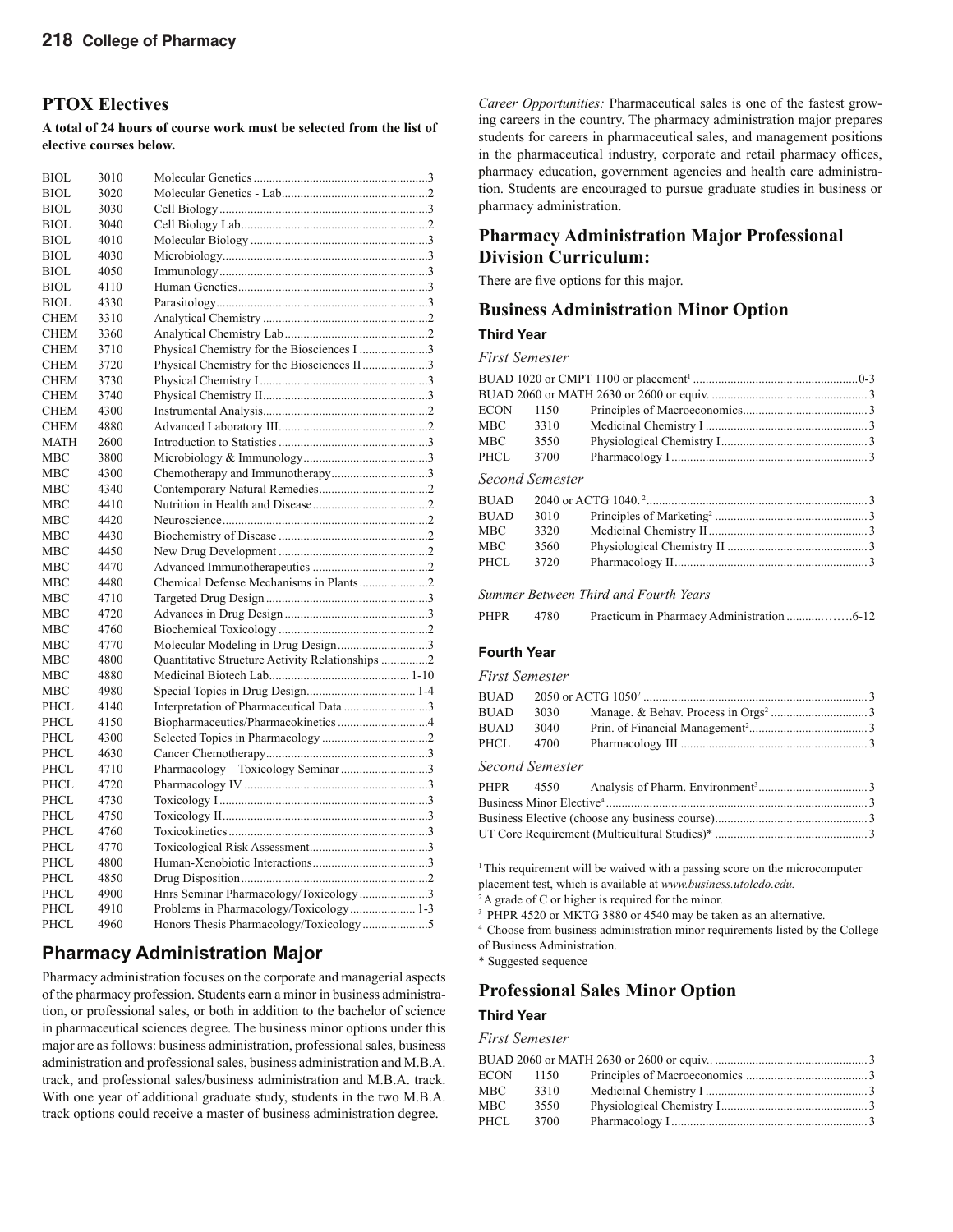|             | Second Semester |  |
|-------------|-----------------|--|
| <b>BUAD</b> |                 |  |
| BUAD        | 3010            |  |
| MBC         | 3320            |  |
| MBC         | 3560            |  |
| PHCL        | 3720            |  |

*Summer Between Third and Fourth Years*

| <b>PHPR</b> | 4780 |  |  |  |
|-------------|------|--|--|--|
|-------------|------|--|--|--|

#### **Fourth Year**

#### *First Semester*

| <b>BUAD</b> | 3030 |  |
|-------------|------|--|
| PHCL        | 4700 |  |
| <b>PSLS</b> | 3440 |  |
| <b>PSLS</b> | 3450 |  |
|             |      |  |

#### *Second Semester*

| <b>BUAD</b> | 3040 |  |
|-------------|------|--|
| PHPR        | 4550 |  |
| <b>PSLS</b> | 3080 |  |
| <b>PSLS</b> | 4710 |  |
| <b>PSLS</b> | 4740 |  |
|             |      |  |

<sup>1</sup> A grade of C or higher is required for the minor.

2 PHPR 4520 or MKTG 3880 or 4540 may be taken as an alternative.

\* Suggested sequence

## **Business Administration Minor and Professional Sales Minor Option**

### **Third Year**

#### *First Semester*

| <b>CMPT</b> | 1100 |  |
|-------------|------|--|
| <b>ECON</b> | 1150 |  |
| MBC         | 3310 |  |
| MBC         | 3550 |  |
| PHCL        | 3700 |  |

#### *Second Semester*

| <b>BUAD</b> |      |  |
|-------------|------|--|
| <b>BUAD</b> | 3010 |  |
| MBC.        | 3320 |  |
| MBC         | 3560 |  |
| PHCL        | 3720 |  |

#### *Summer Between Third and Fourth Years*

PHPR 4780 Practicum in Pharmacy Administration ............…….6-12

## **Fourth Year**

### *First Semester*

| <b>BUAD</b> | 3030            |  |
|-------------|-----------------|--|
| PHCL        | 4700            |  |
| <b>PSLS</b> | 3440            |  |
| <b>PSLS</b> | 3450            |  |
|             | Second Semester |  |

| BUAD | 3040 |  |
|------|------|--|
| PHPR | 4550 |  |

|  | PSLS 3080 |                                                                          |  |  |
|--|-----------|--------------------------------------------------------------------------|--|--|
|  | PSLS 4710 |                                                                          |  |  |
|  |           | PSLS 4740 Advanced Sales <sup>2</sup> (2008) Advanced Sales <sup>2</sup> |  |  |
|  |           |                                                                          |  |  |

<sup>1</sup> This requirement will be waived with a passing score on the microcomputer placement test, which is available at *www.business.utoledo.edu.*

<sup>2</sup>A grade of C or higher is required for the minors.

<sup>3</sup> PHPR 4520 or MKTG 3880 or 4540 may be taken as an alternative.

4 If IBUS 3150 is not taken for nonwestern multicultural studies, students should take BUAD 2070 for the double minors. \*Suggested sequence

**Business Administration Minor & M.B.A. Track Option1**

#### **Third Year**

#### *First Semester*

| <b>BUAD</b> |      |  |
|-------------|------|--|
| <b>BUAD</b> | 3030 |  |
| <b>ECON</b> | 1150 |  |
| MBC         | 3310 |  |
| MBC         | 3550 |  |
| PHCL        | 3700 |  |

#### *Second Semester*

| <b>BUAD</b> |      |  |
|-------------|------|--|
| <b>BUAD</b> |      |  |
| <b>BUAD</b> | 3010 |  |
| MBC .       | 3320 |  |
| MBC         | 3560 |  |
| PHCL        | 3720 |  |

#### *Summer Between Third and Fourth Years*

### **Fourth Year**

## *First Semester*

| <b>BUAD</b> |                 |  |
|-------------|-----------------|--|
| <b>BUAD</b> | 2070            |  |
| <b>BUAD</b> | 3010            |  |
| PHCL        | 4700            |  |
|             | Second Semester |  |
| BUAD        | 3020            |  |
| <b>BUAD</b> | 3040            |  |
| PHPR        | 4550            |  |
| PHPR        | 4520            |  |
| MKTG        | 3880            |  |
| MKTG        | 4540            |  |
|             |                 |  |
|             |                 |  |

<sup>1</sup> This track will enable students to fulfill the prerequisites for the M.B.A. program with grades of C (2.0) or higher in all BUAD courses listed in this curriculum. To be admitted to the M.B.A. program in the College of Business Administration, students must successfully complete the GMAT prior to application. Students who have satisfied all graduate admissions requirements and prerequisites will complete 33 semester hours at the 6000 graduate level for the M.B.A. at The University of Toledo.

<sup>2</sup> This requirement will be waived with a passing score on the microcomputer placement test, which is available at *www.business.utoledo.edu.*

\* Suggested sequence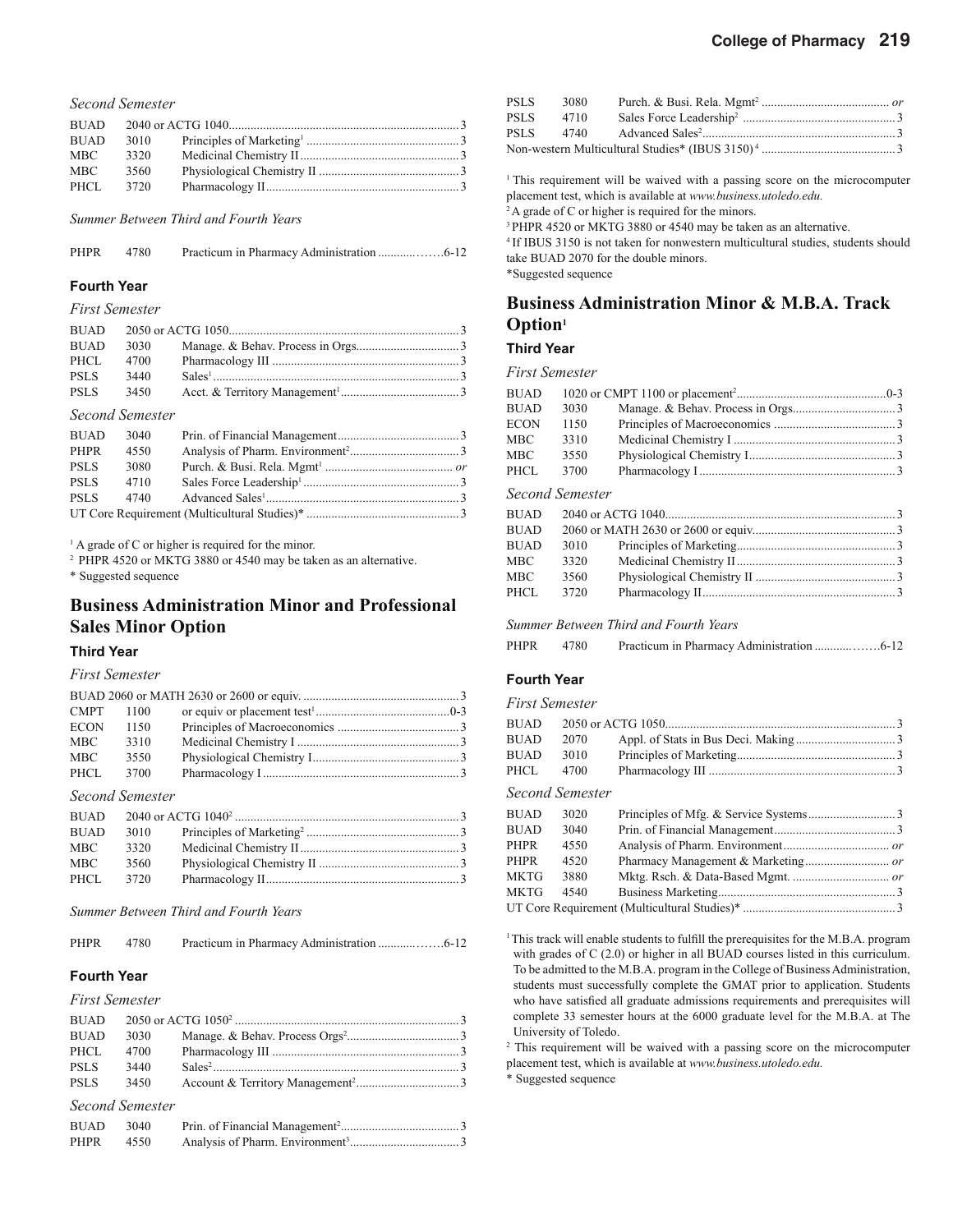## **Professional Sales/Business Administration Minors and M.B.A. Track Option1**

## **Third Year**

#### *Second Semester*

| 3010 |  |
|------|--|
| 3320 |  |
| 3560 |  |
| 3720 |  |
|      |  |

*Summer Between Third and Fourth Years*

| PHPR | 4780 |  |
|------|------|--|
|      |      |  |

## **Fourth Year**

*First Semester*

| <b>BUAD</b> |      |  |
|-------------|------|--|
| <b>BUAD</b> | 2070 |  |
| PHCL        | 4700 |  |
| <b>PSLS</b> | 3440 |  |
| <b>PSLS</b> | 3450 |  |
|             |      |  |

#### *Second Semester*

| <b>BUAD</b> | 3040 |  |
|-------------|------|--|
| PHPR        | 4550 |  |
| <b>PSLS</b> | 3080 |  |
| <b>PSLS</b> | 4710 |  |
| <b>PSLS</b> | 4740 |  |
|             |      |  |

<sup>1</sup> This track will enable students to fulfill most of the prerequisites for the M.B.A. program, except one course BUAD 3020, with grades of C (2.0) or higher in all BUAD and PSLS courses listed in this curriculum. To be admitted to the M.B.A. program in the College of Business Administration, students must successfully complete the GMAT prior to application. Students who have satisfied all graduate admissions requirements and prerequisites will complete 33 semester hours at the 6000 graduate level for the M.B.A. at The University of Toledo.

<sup>2</sup> This requirement will be waived with a passing score on the microcomputer placement test, which is available at *www.business.utoledo.edu*.

<sup>3</sup> PHPR 4520 may be taken as an alternative.

\* Suggested sequence

Note: The student is responsible for the correct selection of the program of study each semester and for the fulfillment of the requirements given here. Although advisers will assist wherever possible, the final responsibility rests with the student. The College of Pharmacy reserves the right to change its policies and procedures at any time. These changes will be binding on the date they are approved by faculty action. Courses taken at other colleges of pharmacy will not substitute for professional division pharmacy courses. The only pharmacy courses a preprofessional student is permitted to take through the College of Pharmacy are PHPR 1000 and 2010 and PHCL 2220, 2600 and 2620. Only students admitted to the professional division will be allowed to take 3000- or 4000-level courses in the college.

## **B.S.P.S. Practicum Description**

All four majors in the bachelor of science in pharmaceutical sciences degree program require real-life workplace practicums in a variety of appropriate settings at local, regional, national and international sites. Most students schedule their practicums in the summer after their third year. Students are generally assigned to ongoing projects at the site and are evaluated on their performance by the project supervisor. A brief paper describing their role in the project is submitted to the coordinator for their major following completion of the practicum.

## **Doctor of Pharmacy Degree Requirements**

Following admission to the professional division, the entry-level Pharm. D. program students will complete a bachelor of science in pharmaceutical sciences degree prior to more focused course work on pharmacotherapy and pharmaceutical care. Students in the entry-level Pharm.D. track who have completed the bachelor of science in pharmaceutical sciences degree at The University of Toledo are eligible to continue in the Pharm.D. program.

In order to graduate with a Pharm.D. degree, students must meet the current academic performance standards. Only students who successfully complete the Pharm.D. degree will qualify for state board licensure in the practice of pharmacy. A total of 137 semester hours is required for graduation with the bachelor of science in pharmaceutical sciences-Pharm. D. track degree. The curriculum is outlined below.

## **Preprofessional Division Requirements**

## **First Year**

#### *First Semester*

| BIOL 2150 |  |  |
|-----------|--|--|
| BIOL 2160 |  |  |
| CHEM 1230 |  |  |
| CHEM 1280 |  |  |
| MATH 1750 |  |  |
|           |  |  |
|           |  |  |
|           |  |  |

#### *Second Semester*

| BIOL 2170 |  |  |
|-----------|--|--|
| BIOL 2180 |  |  |
| CHEM 1240 |  |  |
| CHEM 1290 |  |  |
|           |  |  |
|           |  |  |
|           |  |  |

### **Second Year**

#### *First Semester*

| CHEM 2410 |           |  |
|-----------|-----------|--|
| CHEM      | 2460      |  |
| PHCL      | 2600      |  |
| PHPR 2010 |           |  |
|           | PHYS 1750 |  |
|           |           |  |

#### *Second Semester*

| CHEM 2420 |      |  |
|-----------|------|--|
| CHEM 2470 |      |  |
| PHCL.     | 2620 |  |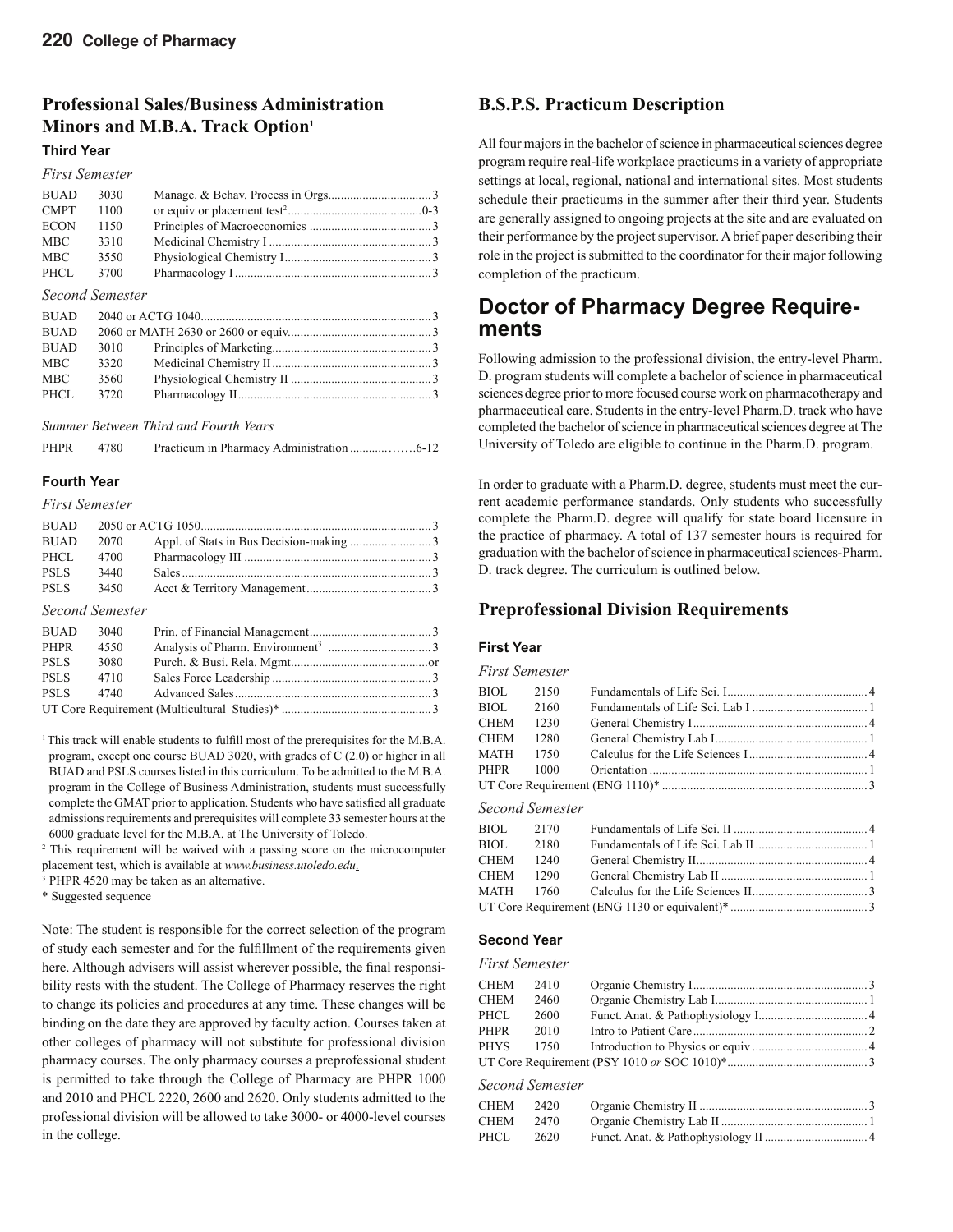\* Suggested sequence

\*\* Select a course that will simultaneously fulfill a UT multicultural studies Core Curriculum requirement.

## **Professional Division Requirements**

## **Third Year**

*First Semester*

| MBC         | 3310 |  |
|-------------|------|--|
| MBC.        | 3550 |  |
| PHCL        | 3700 |  |
| <b>PHPR</b> | 3010 |  |
| <b>PHPR</b> | 3070 |  |
| PHPR        | 3510 |  |

#### *Second Semester*

| MBC         | 3320 |  |
|-------------|------|--|
| <b>MBC</b>  | 3560 |  |
| <b>MBC</b>  | 3800 |  |
| <b>MBC</b>  | 3850 |  |
| PHCL        | 3720 |  |
| <b>PHPR</b> | 3080 |  |
| PHPR        | 3940 |  |

## **Fourth Year**

*First Semester*

| <b>MBC</b> | 4300 |                     |  |
|------------|------|---------------------|--|
| PHCL       | 4150 |                     |  |
| PHCL       | 4700 |                     |  |
| PHPR       | 3940 |                     |  |
| PHPR       | 4400 |                     |  |
| PHPR       | 4410 |                     |  |
| PHPR       | 4430 | Pathophysiology and |  |
|            |      |                     |  |
|            |      |                     |  |

\* Some students will take PHPR 3940 in the fall; others will take it in the spring.

## *Second Semester*

| PHCL        | 4720 |                       |  |
|-------------|------|-----------------------|--|
| <b>PHPR</b> | 4420 |                       |  |
| <b>PHPR</b> | 4440 |                       |  |
| PHPR        | 4450 | PPT: Renal $\ldots$ 3 |  |
| PHPR        | 4520 |                       |  |
|             |      |                       |  |

Note: At the end of the fourth year, students are candidates for a B.S. degree in pharmaceutical sciences leading toward a Pharm.D. degree.

#### **Fifth Year**

*First Semester: Summer Immediately Following Fourth Year*

| PHCL | 5140 |  |
|------|------|--|
| PHPR | 6210 |  |
| PHPR | 6440 |  |
| PHPR | 6940 |  |
|      |      |  |

(PHPR 6940 will consist of 80 hours of pharmacy practice.)

*Second Semester: Fall Semester-Fifth Year*

*Second Semester: Fall Semester-Fifth Year*

| PHPR | 6160 |  |
|------|------|--|
| PHPR | 6230 |  |
| PHPR | 6380 |  |
| PHPR | 6420 |  |
| PHPR | 6430 |  |
| PHPR | 8470 |  |
|      |      |  |

### *Third Semester: Spring Semester-Fifth Year*

| PHPR        | 6240 |  |
|-------------|------|--|
| <b>PHPR</b> | 6250 |  |
| <b>PHPR</b> | 6510 |  |
| <b>PHPR</b> | 6550 |  |
| <b>PHPR</b> | 6610 |  |
| <b>PHPR</b> | 8390 |  |
| <b>PHPR</b> | 8480 |  |
|             |      |  |
|             |      |  |

## **Sixth Year**

*Fourth Semester: Summer Immediately Following Fifth Year*

| PHPR | 6370 |  |
|------|------|--|
| PHPR | 6490 |  |
| PHPR | 8260 |  |
| PHPR | 8500 |  |
| PHPR | 8620 |  |
| PHPR | 8640 |  |
|      |      |  |
|      |      |  |

### \* A total of 5 credit hours of Graduate Professional Electives is required

#### *Fifth Semester: Fall Semester-Sixth Year*

#### *Sixth Semester: Spring Semester-Sixth Year*

| PHPR |  |  |
|------|--|--|
|      |  |  |
|      |  |  |
|      |  |  |

Note: At the end of the sixth year, students are candidates for a Pharm.D. degree.

## **Pharm.D. Professional Electives**

The following is a list of recommended professional electives. Other electives may be chosen with the written approval of a faculty adviser.

## **MBC**

| MBC | 5100/ |  |
|-----|-------|--|
|     | 7100  |  |
| MBC | 5380  |  |
| MBC | 5620/ |  |
|     | 7620  |  |
| MBC | 6100/ |  |
|     | 8100  |  |
| MBC | 6190/ |  |
|     | 8190  |  |
| MBC | 6200/ |  |
|     | 8200  |  |
| MBC | 6420  |  |
| MBC | 6430/ |  |
|     | 8430  |  |
| MBC | 6440/ |  |
|     | 8440  |  |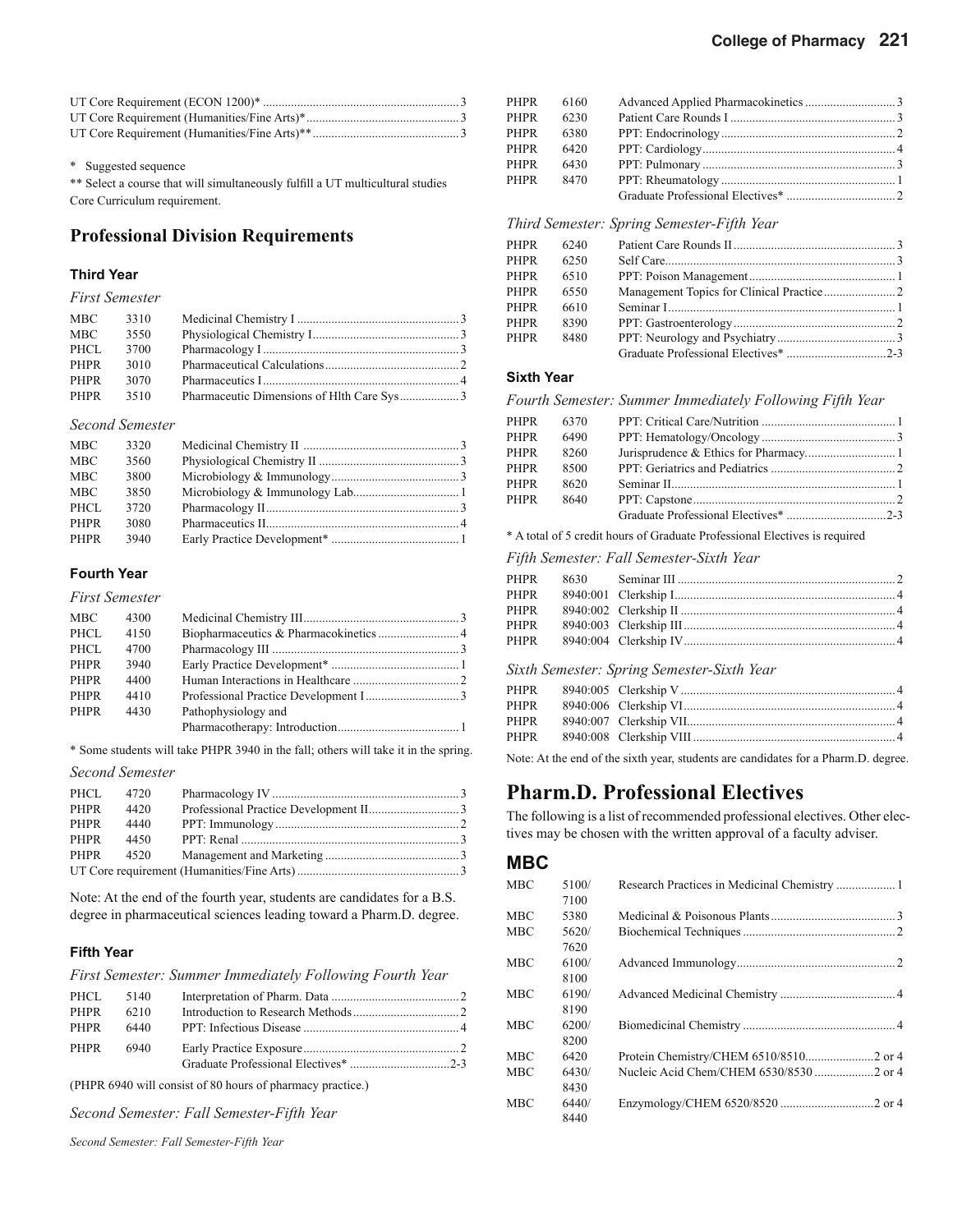| <b>MBC</b> | 6750/ | Bioorganic Chemistry: Chemical |  |
|------------|-------|--------------------------------|--|
|            | 8750  |                                |  |
| MBC        | 6800/ |                                |  |
|            | 8800  |                                |  |

## **PHCL**

| PHCL | 5300 |  |
|------|------|--|
| PHCL | 5630 |  |
| PHCL | 5730 |  |
| PHCL | 5750 |  |
| PHCL | 5760 |  |
| PHCL | 5900 |  |
| PHCL | 5990 |  |
| PHCL | 6150 |  |
| PHCL | 6600 |  |
| PHCL | 6770 |  |

## **PHPR - Administration**

| PHPR        | 5990 |                                    |  |
|-------------|------|------------------------------------|--|
| <b>PHPR</b> | 6530 |                                    |  |
| <b>PHPR</b> | 6600 |                                    |  |
| <b>PHPR</b> | 6810 |                                    |  |
| PHPR        | 6820 |                                    |  |
| <b>PHPR</b> | 6830 | <b>Advanced Community Pharmacy</b> |  |
|             |      |                                    |  |
| PHPR        | 6840 |                                    |  |
| <b>PHPR</b> | 6980 |                                    |  |

## **PHPR - Industrial**

| PHPR        | 5680 |                                   |  |
|-------------|------|-----------------------------------|--|
| <b>PHPR</b> | 5690 |                                   |  |
| PHPR        | 5710 | Selected Topics in Pharmaceutical |  |
|             |      |                                   |  |
| <b>PHPR</b> | 5720 |                                   |  |
| PHPR        | 5990 |                                   |  |
| <b>PHPR</b> | 6950 |                                   |  |
| PHPR        | 6980 |                                   |  |

## **PHPR - Clinical**

| <b>PHPR</b> | 6980 |  |
|-------------|------|--|
| <b>PHPR</b> | 8540 |  |

# **College of Pharmacy Faculty**

# **Department of Medicinal and Biological Chemistry**

Paul W. Erhardt, 1994, professor B.A., Ph.D., University of Minnesota

**Max O. Funk,** 1987\*, professor B.S., Pennsylvania State University; Ph.D., Duke University

**Stephen L. Goldman,** 1987\*, professor A.B., Brooklyn College; M.S., Ph.D., University of Missouri

**Ezdihar A.M. Hassoun,** 1995\*, professor B.Sc. Pharm., University of Baghdad; Ph.D., University of Uppsala, Sweden

**Channing L. Hinman,** 1985, associate professor B.S., Brigham Young University; Ph.D., University of California - Los Angeles

**Wayne P. Hoss,** 1985, professor and executive associate dean B.S., University of Idaho; Ph.D., University of Nebraska

**Richard A. Hudson,** 1985, professor B.A., Kalamazoo College; Ph.D., University of Chicago

**Jon R. Kirchhoff,** 1997\*, professor B.A., State University of New York - Cortland; Ph.D., Purdue University

**Richard W. Komuniecki,** 1997\*, professor A.B., Holy Cross College; M.S., Ph.D., University of Massachusetts

**Marcia F. McInerney,** 1991, professor and chair B.A., University of Connecticut; M.S., Case Western University; Ph.D., University of Michigan

**William S. Messer Jr.,** 1985, professor B.S., Springfield College; M.S., Ph.D., University of Rochester

**Steven M. Peseckis,** 1994, associate professor B.S., Dartmouth College; Ph.D., Massachusetts Institute of Technology

**A. Alan Pinkerton,** 1987\*, professor R.I.C., Brighton College of Technology; Ph.D., University of Alberta

**Joseph Schradie,** 1965, professor emeritus Pharm.D., M.S., Ph.D., University of Southern California; R.Ph.

**James T. Slama,** 1991, professor A.B., Cornell University; Ph.D., University of California

**Hermann von Grafenstein,** 2002, associate professor M.S., M.D., Ludwig Maximilian University, Ph.D., Max Planck Institute of Biochemistry, Munich and the University of Konstanz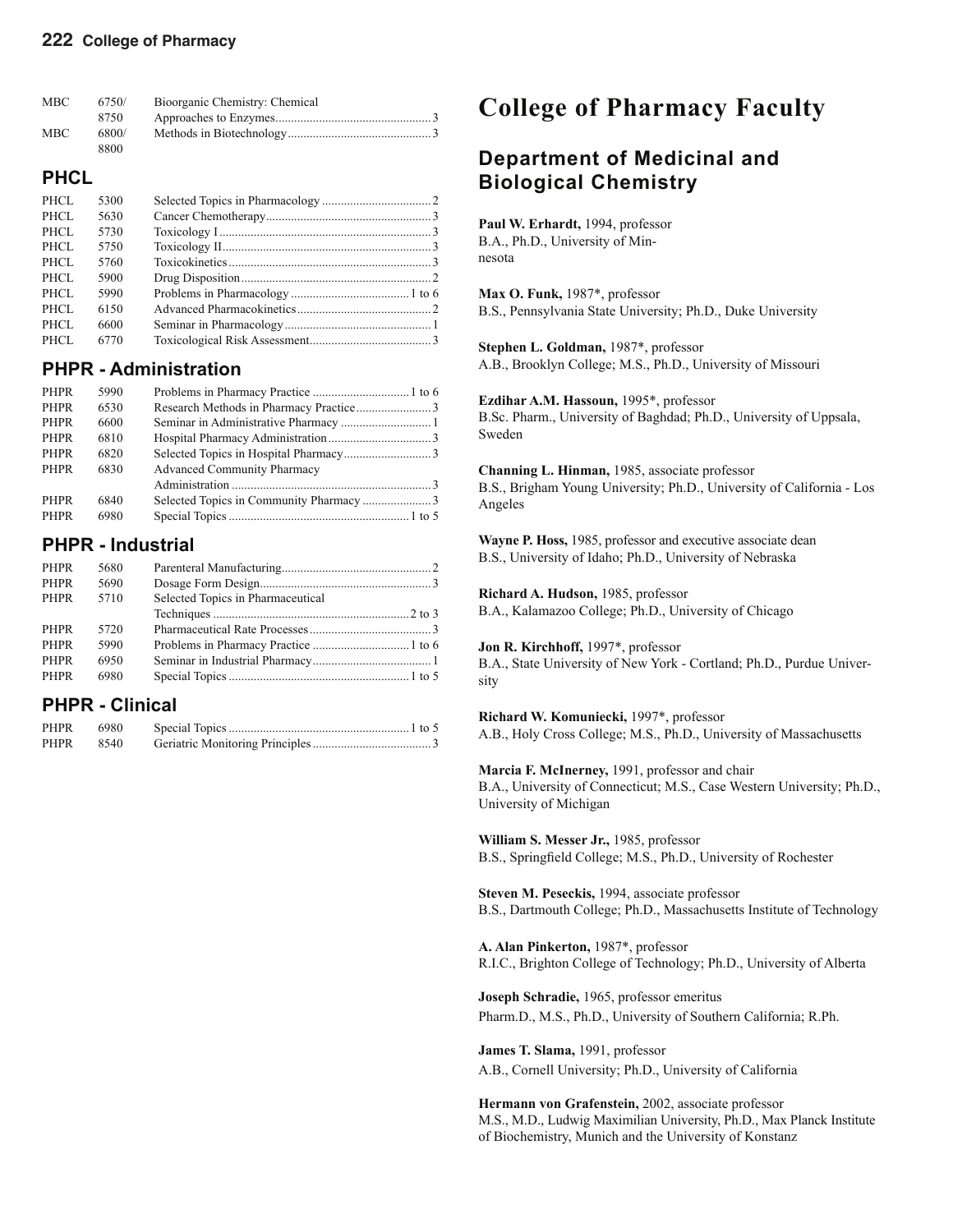**Katherine A. Wall,** 1991, professor B.S., Montana State University; Ph.D., University of California

## **ASSOCIATED FACULTY**

**Sonja Najjar,** 2002, adjunct professor Ph.D., Stanford University

**Peter Nagy,** 1991, research associate professor Ph.D., Lorand Eotvos University of Sciences

**Jeffrey Sarver,** 2001, research assistant professor Ph.D., The University of Toledo

**L.M.V. Tillekeratne,** 1991, research professor D.Phil., Oxford University

## **Department of Pharmacology**

**Kenneth A. Bachmann,** 1973, distinguished university professor B.S. Pharm., Ph.D., The Ohio State University; R.Ph.

**James Byers,** 1998, associate professor B.S.Ch.E, University of Maryland; M.S.Ch.E, Ph.D, The University of Toledo

**Johnnie L. Early II,** 2000, professor and dean B.S. Pharm., Mercer University; M.S., Ph.D., Purdue University; R.Ph.

**Robert B. Forney,** 1981\*, associate professor (Medical College of Ohio and The University of Toledo) A.B., Ph.D., Indiana University

**Alan G. Goodridge,** 2003\*, professor B.S., Tufts University; M.S., Ph.D., University of Michigan

**Miles Hacker,** 2002, professor B.S., Murray State University; Ph.D., University of Tennessee

**Ezdihar A.M. Hassoun,** 1995, professor B.Sc. Pharm., University of Baghdad; Ph.D., University of Uppsala, Sweden

**Christine N. Hinko,** 1979, professor and associate dean for student affairs

B.A., Clarion State College; Ph.D., The Ohio State University

**William S. Messer Jr.,** 1985, professor and chair B.S., Springfield College; M.S., Ph.D., University of Rochester

**Robert J. Schlembach,** 1954, professor emeritus B.S. Pharm., The University of Toledo; M.Sc., Ph.D., Purdue University; R.Ph.

**Gerald P. Sherman,** 1978, professor B.Sc. Pharm., M.Sc., Ph.D., Philadelphia College of Pharmacy and Science; R.Ph.

**Hermann von Grafenstein,** 2002\*, associate professor M.S., M.D., Ludwig Maximilian University; Ph.D., Max Planck Institute of Biochemistry, Munich and the University of Konstanz

**Donald B. White,** 1995\*, professor B.S., University of California - Los Angeles; M.S., Ph.D., University of California - Irvine

**Frederick E. Williams,** 2002, assistant professor B.S., University of Michigan; M.H.S., Grand Valley State University. Ph.D., Medical College of Ohio

\* Joint appointment

## **ASSOCIATED FACULTY**

**David E. Albert,** 1996, adjunct assistant professor B.S. Pharm., The University of Toledo; M.S., Bowling Green State University; D.P.M., The Ohio State College of Podiatric Medicine

**Chandramallika Ghosh,** 2005, associate professor B.S. Pharm., Jadarpur University, M.S. Pharmacy, Jadarpur University, Ph.D., University of Louisiana at Monroe

## **Department of Pharmacy Practice**

**Folasade Akala**, 2005, instructor Pharm.D., Howard University, R.Ph.

**Kenneth S. Alexander,** 1972, professor B.Sc. Pharm., M.Sc., Philadelphia College of Pharmacy and Science; Ph.D., University of Rhode Island; Ed Sp., The University of Toledo; R.Ph.

**Norman F. Billups,** 1977, professor and dean emeritus B.S. Pharm., M.S., Ph.D., Oregon State University; R.Ph.

**Curtis D. Black,** 1990, Merck Professor of Clinical Pharmacy B.S. Pharm., The University of Toledo; M.S., Ph.D., Purdue University; R.Ph.

**Mary C. Borovicka,** 2002, assistant professor and director of CSU/UT Pharmacy Partnership Program B.S. Pharm., Pharm. D., The University of Toledo; R.Ph.

**Diane M. Cappelletty,** 2001, associate professor B.S. Pharm., Pharm. D., The Ohio State University; R.Ph.

**Kevin Capurso**, 2005, visiting assistant professor Pharm.D., State University of New York at Buffalo, R.Ph.

**Mariann D. Churchwell**, 2005, assistant professor B.S. Pharm., Wayne State University; Pharm.D., Wayne State University, R.Ph.

**Angeline Gilis,** 1996, lecturer B.S. Pharm., The University of Toledo; R.Ph.

**Charles I. Hicks,** 1971, associate professor B.S. Pharm., M.S., University of Iowa; R.Ph.

**Monica G. Holiday-Goodman,** 1988, associate professor B.S. Pharm., Ph.D., Northeast Louisiana University; R.Ph.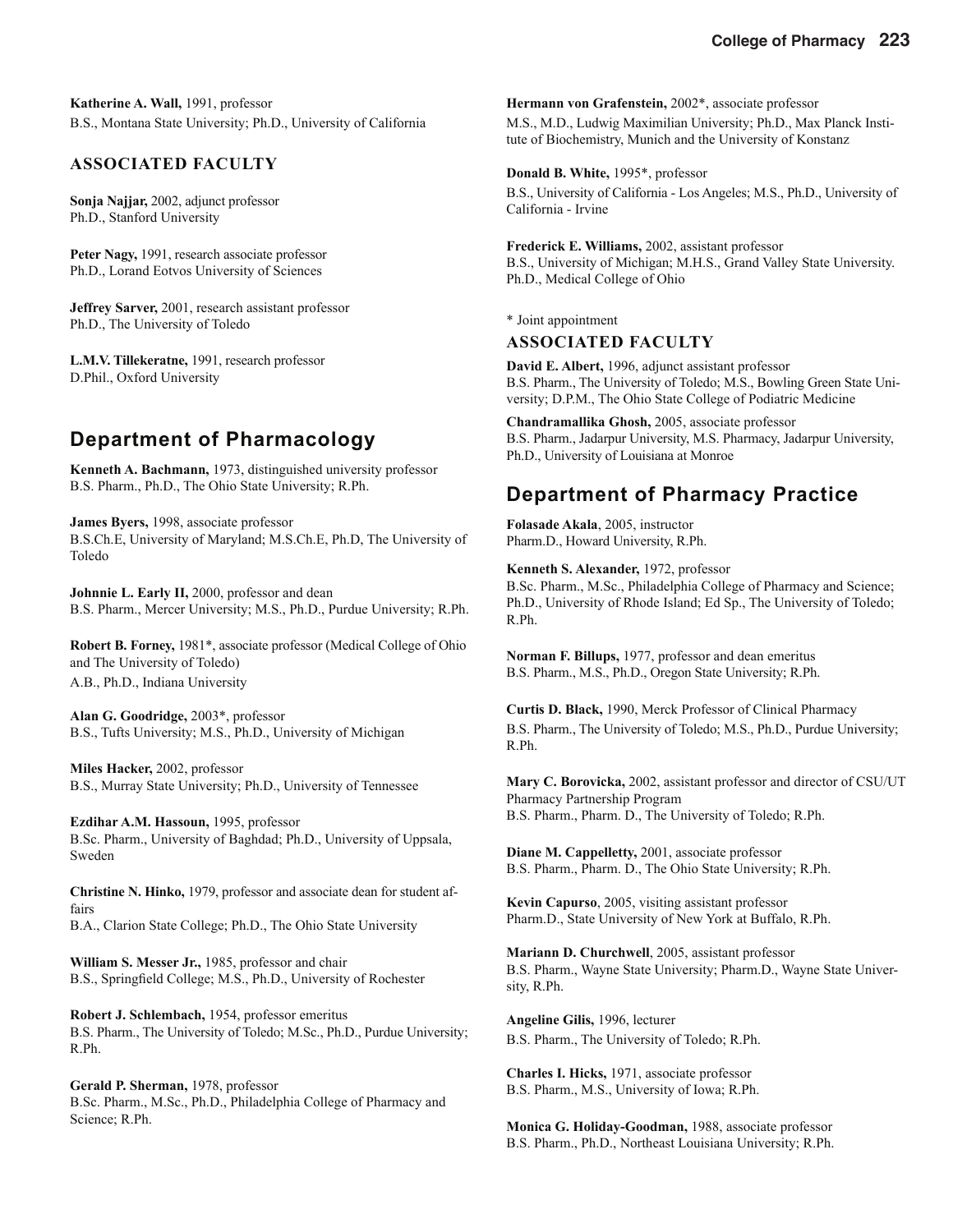## **224 College of Pharmacy**

**Buford T. Lively,** 1989, professor B.S., West Virginia Institute of Technology; B.S. Pharm., West Virginia University; M.A., Marshall University; Ed.D. Pharm. Admin., West Virginia University; R.Ph.

**Steven J. Martin,** 1997, associate professor, interim chair B.S. Pharm., Pharm.D., Ferris State University; R.Ph.

**Laurie S. Mauro,** 1985, associate professor B.S. Pharm., Ohio Northern University; Pharm.D., The Ohio State University; R.Ph.

**Vincent F. Mauro,** 1985, professor B.S. Pharm., Ohio Northern University; Pharm.D., The Ohio State University; R.Ph.

**Rashmi R. Nair,** 2006, assistant professor B.S. Chemistry, University of Mumbai; M.S. Chemistry, M.B.A., Ph.D., University of Louisiana at Monroe

**Martin J. Ohlinger,** 2002, assistant professor B.S. Biology, College of William and Mary; B.S. Pharm, Pharm.D., Virginia Commonwealth University/MCV; R.Ph.

**Michael J. Peeters**, 2005, lecturer B.S. Pharm., University of Alberta, Pharm.D., University of Washington, R.Ph.

**Sharrel L. Pinto**, 2005, assistant professor B.S. Pharm, D.M.M. University of Mumbai; M.S. Pharm., The University of Toledo, Ph.D., The University of Florida

**Mary F. Powers,** 2002, associate professor B.S. Pharm., The University of Toledo; Ph.D., Medical College of Ohio; R.Ph.

**Barbara Rudnicki,** 1987, director of experiential program B.S. Pharm., M.S., The University of Toledo, R.Ph.

**Kimberly Schmude**, 2002, visiting assistant professor B.S. Pharm., Pharm.D., The University of Toledo, R.Ph.

**Eric G. Sahloff**, 2003, assistant professor B.A. Biology, B.S. Pharm., Pharm.D., The University of Toledo, R.Ph.

\* Joint appointment

### **PRESTIGE CLINICAL FACULTY**

**Ernest E. Boyd,** 1993, adjunct professor B.S. Pharm., Butler University; M.B.A., Indiana University; R.Ph.

**John Chudzinski,** 1993, clinical instructor B.S. Pharm., The University of Toledo; R.Ph.

**Cynthia M. Dusik,** 1992, clinical assistant professor B.S. Pharm., Pharm.D., University of Illinois - Chicago; R.Ph.

**Matthew A. Fuller,** 1986, adjunct associate professor B.Sc. Pharm., Ohio Northern University; Pharm.D., University of Cincinnati; R.Ph.

**Morton Goldman,** 1985, adjunct assistant professor B.Sc. Pharm., University of Pittsburgh; Pharm.D., University of Cincinnati; R.Ph.

**William L. Horvath,** 1991, adjunct professor M.D., Temple University

**Judy Jones-Walker**, 2005, prestige associate professor B.S., M.S., Cornell University, Ed.S., University of South Carolina, Ph.D., University of Miami

**Maurice E. Jones,** 1981, adjunct associate professor B.Sc. Pharm., University of North Carolina; Pharm.D., University of Michigan; R.Ph.

**Steve Meyer,** 1991, adjunct assistant professor B.S. Pharm M.S., The University of Toledo; R.Ph.

**Doug Parr,** 1993, clinical assistant professor B.S., Michigan State University; Pharm.D., University of Michigan; R.Ph.

**Randy Pryka,** 1989, clinical associate professor B.S. Pharm., The University of Toledo; Pharm.D., University of Utah; R.Ph.

**Steven R. Smith,** 1991, clinical assistant professor B.S. Pharm., Ohio Northern University; M.S., The University of Toledo; R.Ph.

**Michael L. Thomas,** 1995, adjunct instructor B.S. Pharm., The University of Toledo; R.Ph.

**Keith W. Trettin,** 1996, clinical assistant professor B.S. Pharm., M.B.A., The University of Toledo; R.Ph.

**David Waller,** 1981, clinical associate professor B.S. Pharm., The University of Toledo; M.S., The Ohio State University; R.Ph.

## **CLINICAL AND ADMINISTRATIVE PRECEPTORS**

James R. Adair, R.Ph. Steve Adoryan, Pharm.D. Christine Ahrens, Pharm.D. Jennifer Ahten, Pharm.D., BCPS Folasade Akala, Pharm.D. Charles Alday, Pharm.D. Wayne Alverson, R.Ph. David Anderson, R.Ph. Cathy Anthony, R.Ph. Bill Aring, R.Ph. Steve Armatas, R.Ph. David M. Augustine, R.Ph.

Sandra S. Axtell, Pharm.D., BCPS Kenneth A. Bachmann, Ph.D. Anne M. Baciewicz, Pharm.D. Dennis Bajko, R.Ph. S. David Baker, Pharm.D., DABAT Deb Bakle-Carns, Pharm.D. Todd Banks, R.Ph. Jamie Bardo, Pharm.D. Dominic Bartone, R.Ph. Tom Bauer, R.Ph. Adam Bauman, M.S., R.Ph. Kim Begany, Pharm.D.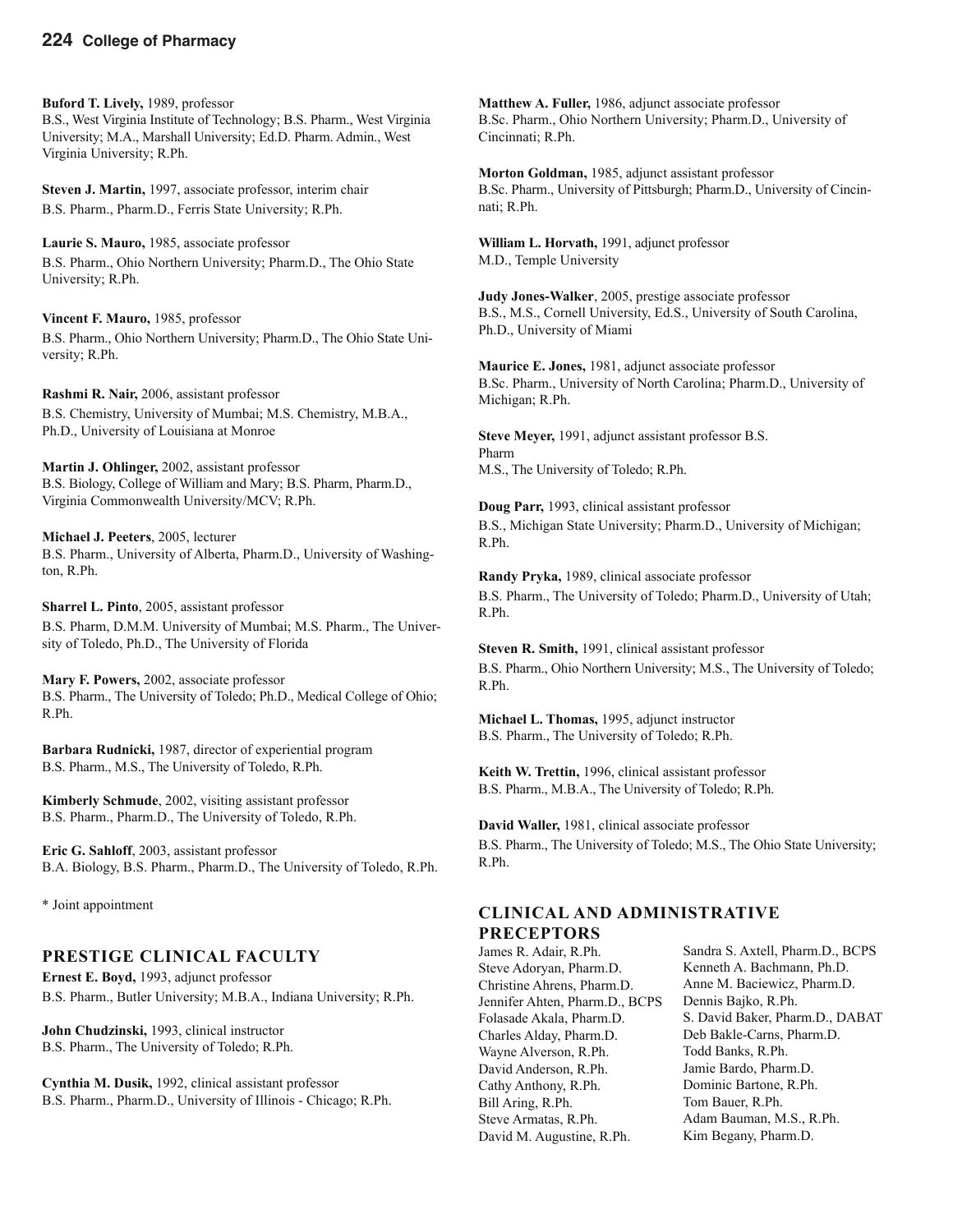Negar Behbahari, R.Ph. Amy Bennett, R.Ph. Sarah Berriman, Pharm.D. Nancy Berry, Pharm.D. Amanda Bidlencic Jennifer M. Billings, Pharm.D. Chris Binder, R.Ph. Amira Bishara, Pharm.D. Bruce Biundo, R.Ph. Curtis Black, Ph.D. Pamela Black, Pharm.D. Bill Blatchford, R.Ph., Manager John Bon, Pharm.D. Mary Borovicka, Pharm.D. Lydia Borysiuk, M.S., R.Ph. Lee Bragg, R.Ph. Jason Briscoe, R.Ph. Andrew Britton, MBA, R.Ph. Eric Brooker, R.Ph. Tracy Brooks, Pharm.D., BCPS Tim Brown, Pharm.D. Jarrod Brubaker, R.Ph. James Buderer, R.Ph. Matt Buderer, R.Ph. Craig Buell, R.Ph. Noel Bush, R.Ph., M.S. Weston Bush, Pharm.D. Henry Bussey, Pharm.D. Korin Calkins, Pharm.D. Cherise Callaham, Pharm.D. Diane Cappelletty, Pharm.D. Kevin Capurso, Pharm.D. Craig Carafa, R.Ph. Michelle Cardenas, R.Ph. Mike Carlin, R.Ph. Jaime Carpenter, Pharm.D. Ralph Carroll, R.Ph. Ed Carter, M.S. Tari Cecil-LaFountain, R.Ph. Al Celidonio, R.Ph. Margie Centeno, R.Ph. Kim Chilicote, R.Ph. Maj. Michael Christie, Pharm.D. John Chudzinski, R.Ph. Ed Clausing, R.Ph., Director Jim Clayworth, R.Ph. Kathy Clayworth, R.Ph. Barbara Cole, R.Ph. Marigel Constantiner, R.Ph., M.S., BCPS Patricia Y. Convery, RN, BSN, CEN Joanie Cook, Pharm.D. Michelle Cooper, R.Ph. Jason Corcoran, R.Ph. Melissa Corey, Pharm.D. Ron Cowan, Pharm.D. Joshua Cox, Pharm.D., R.Ph. Tom Crampton, Pharm.D. Tammy Crane, Pharm.D. Kenneth Crist, Pharm.D. Cari Cristiani, R.Ph. Steve Cummings, R.Ph. Laura J. Cummings, Pharm.D., BCPS Vito Cusumano, R.Ph.

Marty Davis, R.Ph., CDE Andrea Decker, Pharm.D. David Desantis, Pharm.D. Janell Donadio, R.Ph. Kathleen Donley, R.Ph. Samantha Dotson, R.Ph. J. Michael Drake, R.Ph. John Dsouza, Pharm.D. Frank Dundee, R.Ph. Cynthia M. Dusik, Pharm.D MaryAnn Dzurec, R.Ph. Shawn Eaton, Pharm.D. Eugene R. Eavy, R.Ph., MBA Laura Eickholt, R.Ph. Susan Ekleberry, R.Ph. Kevin Elick, R.Ph. Jeff Ellis, R.Ph. John Elsasser, R.Ph. John Emanuel, Pharm.D. Mark Everett, R.Ph. Jackie Ewald, Pharm.D. Debra Fearing, Pharm.D. Dave Ferris, Pharm.D. Jodie Fink, R.Ph. Jessica Fisher, Pharm.D., FASCP Petra Flanagan, Pharm.D. Jon Folstad, Pharm.D. Carl Fossaceca, Pharm.D. Sidney Fox, R.Ph. Larry Frazee, Pharm.D. Marla Frazer, R.Ph. Matthew A. Fuller, Pharm.D. Angie Gable, R.Ph. Karen Gallo-Willard, R.Ph. Sharon Galzarano, R.Ph. Michelle Garland, Pharm.D. Ryan R. Garst, Pharm.D., R.Ph., CGP Chris Gasser, Pharm.D. Cheryl Genord, Pharm.D. Brian George, R.Ph. Shawn Gillikin, Pharm.D. Jason Glowczewski, Pharm.D. Robert Goetz, Pharm.D. Kathy Goldberg, Pharm.D. M. P. Goldman, Pharm.D. Jeff Gonzales, R.Ph. Kelley Good, Pharm.D. Jennifer Grabarczyk, Pharm.D. James J. Graham, Pharm.D. Katie Greenlee, Pharm.D. Dan Gueth, R.Ph., M.B.A. Terry Hale, R.Ph. Scott Hall, R.Ph. Pete Hamilton, R.Ph. Lauryl Hanf-Kristufek, Pharm.D. Amy Hannig, R.Ph. Colleen Harrell, Pharm.D. Chris Harshbarger, R.Ph. Lisa Hartig, R.Ph. Karen Hatfield, R.Ph. Tim Hatfield, Pharm.D. Marcus Haug, Pharm.D. Vicky Haury, Pharm.D.

Eileen Hendrickson, R.Ph. David Hess, R.Ph. Keith Higgins, R.Ph. Amy Hirsch, Pharm.D. Ed Hohman, R.Ph. Len Holman, R.Ph. Kris Howard, Pharm.D. Michael Hoying, R.Ph., M.S. Will Hubert, R.Ph. Michele Hujarski, R.Ph. Carol Ingle, Pharm.D. Chris Itt, Pharm.D. Rasheen Jackson, Pharm.D. Diane Jackson, R.Ph. Keith Jackson, R.Ph. Mike Jakubecz, R.Ph. David Jansen, Pharm.D. Tara Jellison, R.Ph. Tony Jinks, Pharm.D. Mark Johannigman, R.Ph. Gary Johnson, R.Ph. Jenn Johnson, R.Ph. Phil Johnston, R.Ph. Tim Johnston, Pharm.D. Maurice Jones, Pharm.D., BCPS Rodney Jorstad, Pharm.D. Shikha Kapila, Pharm.D. Capt. Tammy Karamarinov, Pharm.D. Dan Karant, R.Ph. Cindy Kasperek, Pharm.D. Thomas Katofiasc, R.Ph., CGP, FASCP Matt Kauflin, Pharm.D., BCPS Jeff Ketz, Pharm.D. Norbert Kinross, Jr., Pharm.D., R.Ph. Mike Kitz, R.Ph. Barry Klein, R.Ph. Jay Koceski, R.Ph. Randy Koch, R.Ph. Rick Kolezynski, R.Ph. Theresa Koski, Pharm.D. Larry Kost, Pharm.D. Jan E. Kover, R.Ph., BCOP Robert Kraljevich, Pharm.D. Amy Kramer, Pharm.D. Michael Kristie, Pharm.D. Frank Krivanek, R.Ph., M.S. James Kroner, R.Ph. Carol Krzyston, R.Ph., M.S. Jay Kuhn, R.Ph. David Kvancz, M.S., R.Ph., FASHP Kay S. Kyllonen, Pharm.D. Christopher S. Lacey, Pharm.D. S. K. Milfred-LaForest, Pharm.D. Edward LaHaie, Pharm.D. Roger Latta, R.Ph. Mark Lawrence, R.Ph. Elizabeth Lear, R.Ph. Rhonda K. Lehman, Pharm.D., MBA Megan Lehmann, R.Ph. Mandy Leonard, Pharm.D. Alice C. Leone, R.Ph. Dorcas Letting, R.Ph. Michael Liebl, Pharm.D.